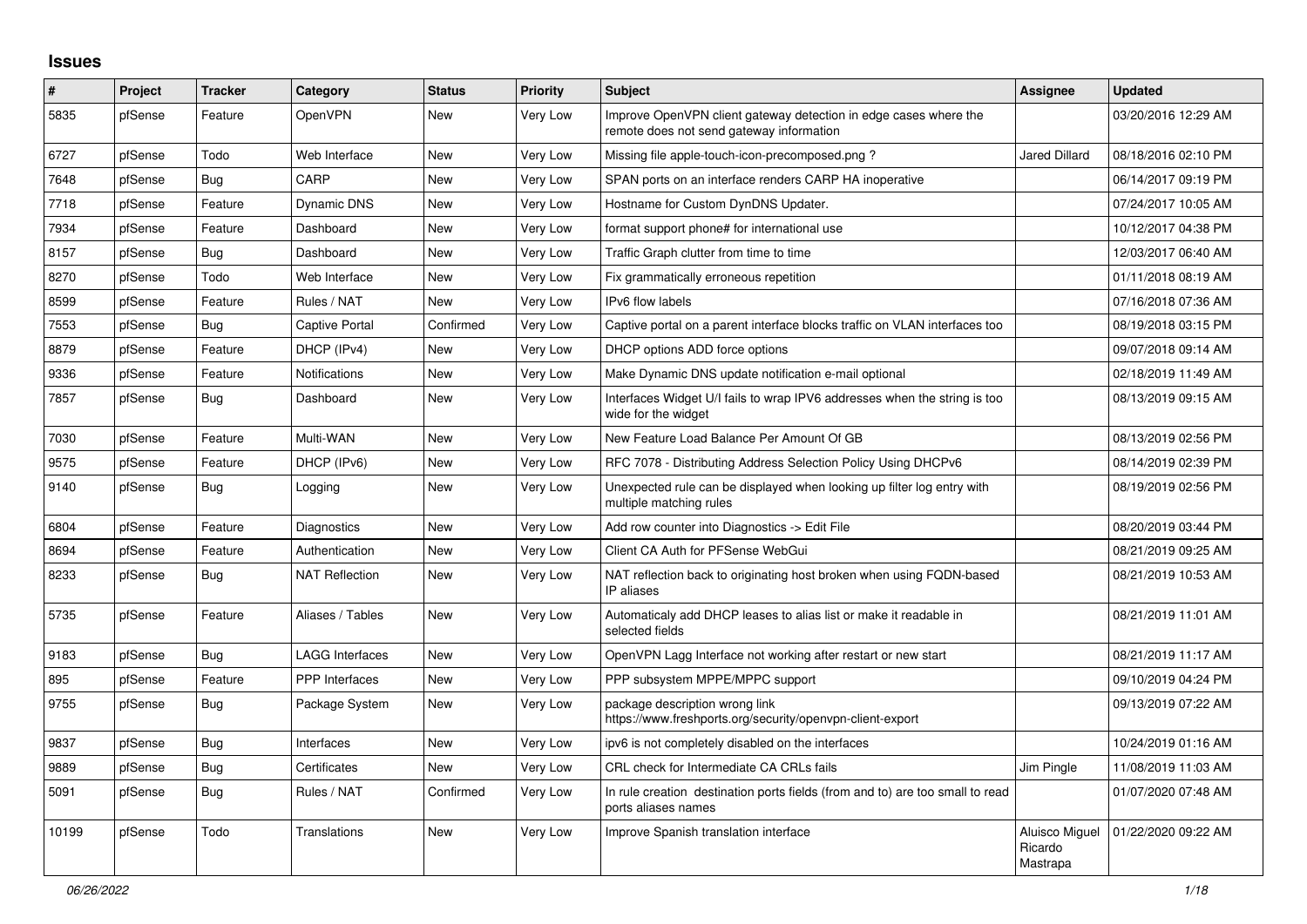| $\pmb{\sharp}$ | Project | <b>Tracker</b> | Category                 | <b>Status</b>          | <b>Priority</b> | Subject                                                                                                                             | <b>Assignee</b> | <b>Updated</b>      |
|----------------|---------|----------------|--------------------------|------------------------|-----------------|-------------------------------------------------------------------------------------------------------------------------------------|-----------------|---------------------|
| 10250          | pfSense | Feature        | DHCP (IPv4)              | New                    | Very Low        | DHCP lease view by interface                                                                                                        |                 | 02/11/2020 07:47 AM |
| 10258          | pfSense | Feature        | Certificates             | New                    | Very Low        | allow to sign CA                                                                                                                    |                 | 02/20/2020 04:20 AM |
| 8775           | pfSense | Feature        | Authentication           | New                    | Very Low        | Use SRV record for LDAP Authentication                                                                                              |                 | 05/06/2020 07:49 AM |
| 10467          | pfSense | Feature        | <b>Notifications</b>     | New                    | Very Low        | Email alert functionality for system health                                                                                         |                 | 05/21/2020 06:02 AM |
| 8464           | pfSense | <b>Bug</b>     | <b>Wireless</b>          | New                    | <b>Very Low</b> | Wireless USB card does not connect to WiFi automatically after<br>reboot/halt                                                       |                 | 06/19/2020 03:44 AM |
| 10701          | pfSense | Bug            | Web Interface            | New                    | Very Low        | Firewall Log too wide with Rule Description Column                                                                                  |                 | 06/25/2020 07:36 AM |
| 10731          | pfSense | Feature        | <b>XMLRPC</b>            | New                    | <b>Very Low</b> | XML-sync primary/secondary config flag                                                                                              |                 | 07/06/2020 03:52 PM |
| 6544           | pfSense | Feature        | DHCP (IPv4)              | New                    | Very Low        | RFC 3046 DHCP Option 82 support (and RFC 3315/4649/4580 for IPv6)                                                                   |                 | 07/13/2020 02:14 AM |
| 10802          | pfSense | Feature        | DHCP (IPv4)              | New                    | Very Low        | Seperator for DHCP Static Mapped leases                                                                                             |                 | 07/31/2020 10:30 AM |
| 4298           | pfSense | Bug            | <b>SNMP</b>              | Assigned               | Very Low        | Excessive errors from snmpd                                                                                                         | Luiz Souza      | 09/13/2020 08:21 AM |
| 10645          | pfSense | Feature        | Package System           | New                    | Very Low        | Choosing active repo after restoring config but before starting pkgs<br>auto-installing                                             |                 | 09/22/2020 01:04 PM |
| 11169          | pfSense | Feature        | Interfaces               | New                    | Very Low        | Changing interface index order                                                                                                      |                 | 12/17/2020 05:44 AM |
| 10238          | pfSense | Feature        | <b>Operating System</b>  | New                    | Very Low        | Periodic Scrub of ZFS filesystem                                                                                                    |                 | 12/31/2020 03:02 PM |
| 11418          | pfSense | <b>Bug</b>     | <b>IPsec</b>             | New                    | <b>Very Low</b> | 'NAT-T: Force' is broken for IPv6 IPsec                                                                                             |                 | 02/16/2021 08:25 AM |
| 6647           | pfSense | Todo           | Web Interface            | New                    | Very Low        | <b>Enable Additional Security Headers</b>                                                                                           |                 | 05/14/2021 01:09 AM |
| 11921          | pfSense | Feature        | <b>DNS Resolver</b>      | New                    | Very Low        | Feature Request: Compile unbound with EDNS Client Subnet (ECS)<br>module (--enable-subnet)                                          |                 | 05/14/2021 07:29 AM |
| 12025          | pfSense | Todo           | Web Interface            | New                    | Very Low        | Add 1:1 Validation to Notify Someone They are 1:1 NAT'ing an Interface<br>Address                                                   |                 | 06/11/2021 10:05 AM |
| 12066          | pfSense | Feature        | <b>Operating System</b>  | New                    | <b>Very Low</b> | Include man and man pages for all core programs and packages                                                                        |                 | 06/21/2021 07:44 AM |
| 12067          | pfSense | <b>Bug</b>     | DHCP (IPv4)              | New                    | Very Low        | <b>DHCP Monitoring Statistics Error</b>                                                                                             |                 | 06/21/2021 08:39 AM |
| 10290          | pfSense | Feature        | Aliases / Tables         | <b>New</b>             | Very Low        | Firewall Aliases Add button on top of list                                                                                          |                 | 07/10/2021 01:03 PM |
| 12521          | pfSense | Feature        | <b>Operating System</b>  | New                    | Very Low        | Add the BBR2, QUIC, RACK Congestion Control (CC) protocols                                                                          |                 | 11/15/2021 07:40 AM |
| 1738           | pfSense | <b>Bug</b>     | Backup / Restore         | New                    | Very Low        | Restore fails when username in backup is not matching                                                                               |                 | 12/11/2021 07:51 PM |
| 10732          | pfSense | Feature        | <b>High Availability</b> | New                    | Very Low        | Warning banner for secondary HA node                                                                                                |                 | 12/23/2021 03:34 AM |
| 12863          | pfSense | Feature        | Authentication           | New                    | Very Low        | dynamically tune sha512crypt rounds                                                                                                 | Jim Pingle      | 03/19/2022 12:53 PM |
| 12522          | pfSense | Feature        | OpenVPN                  | New                    | Very Low        | More flexible Client-Specific Override options for controlling options<br>pushed to clients                                         |                 | 04/11/2022 03:11 PM |
| 13072          | pfSense | Feature        | Traffic Shaper (ALTQ)    | Pull Request<br>Review | Very Low        | Matching background/font colors of queue values with dark theme.                                                                    |                 | 04/19/2022 07:32 AM |
| 13110          | pfSense | Bug            | CARP                     | New                    | Very Low        | changing CARP VIP address does not update outbound NAT interface IP                                                                 |                 | 05/03/2022 02:52 PM |
| 13144          | pfSense | <b>Bug</b>     | Rules / NAT              | New                    | Very Low        | Firewall rule entries can get out of sync when entries are deleted while<br>other administrators are editing entries simultaneously |                 | 05/10/2022 07:26 AM |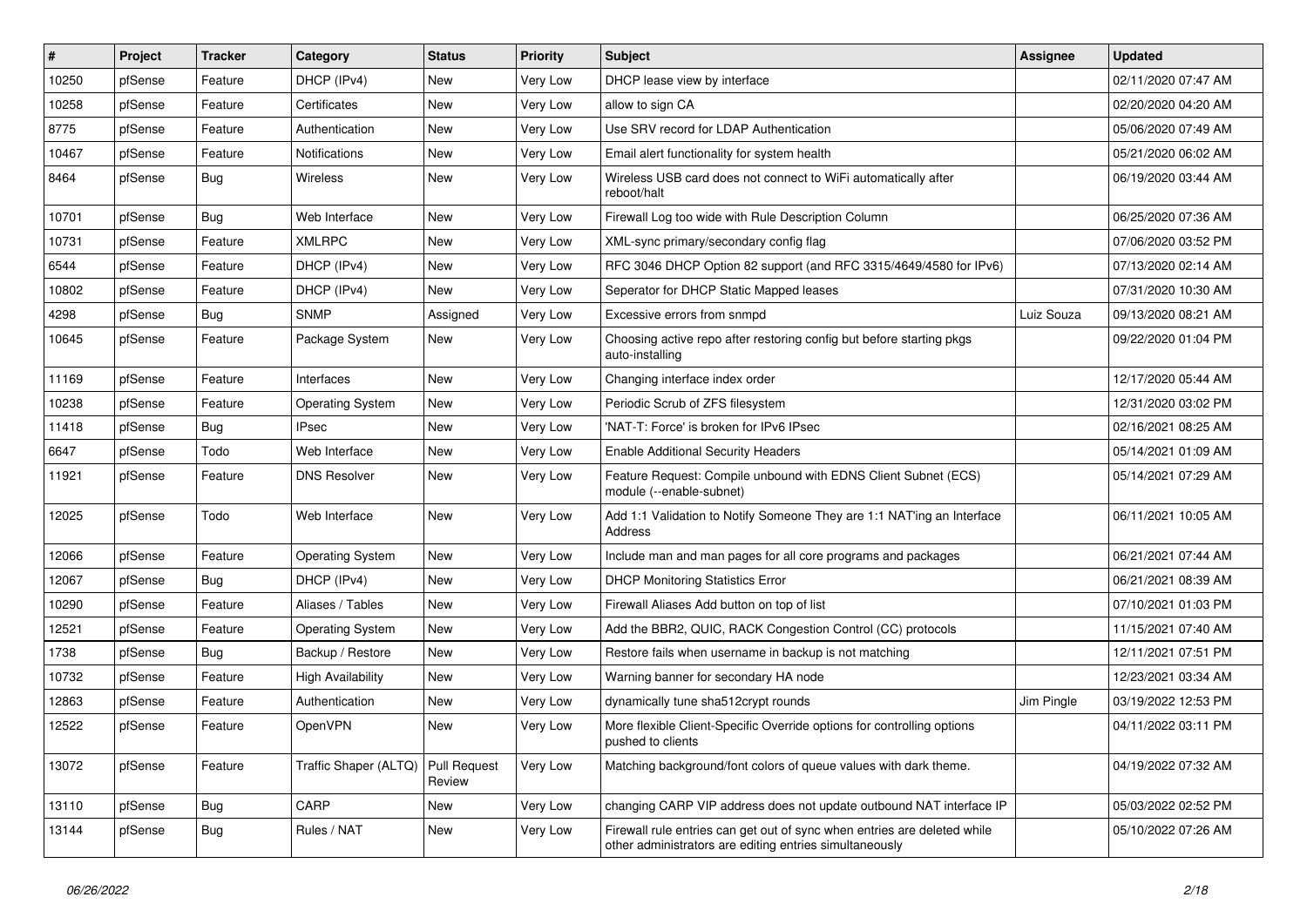| $\sharp$ | Project | <b>Tracker</b> | Category                | <b>Status</b>                 | <b>Priority</b> | Subject                                                                                                  | Assignee      | <b>Updated</b>      |
|----------|---------|----------------|-------------------------|-------------------------------|-----------------|----------------------------------------------------------------------------------------------------------|---------------|---------------------|
| 13161    | pfSense | Feature        | Web Interface           | New                           | Very Low        | FLASH PORT'S LED button, to help quickly find port that need to be<br>connected to patch&cable           |               | 05/14/2022 06:35 AM |
| 13159    | pfSense | Todo           | Web Interface           | New                           | Very Low        | Decrease distance between img-buttons in webGUI to eliminate mistake<br>entry                            |               | 05/14/2022 06:52 AM |
| 12757    | pfSense | Bug            | Diagnostics             | <b>Pull Request</b><br>Review | Very Low        | Clean up /etc/inc/filter.inc use of pfctl -F                                                             |               | 05/17/2022 02:18 PM |
| 11877    | pfSense | Bug            | Web Interface           | <b>Pull Request</b><br>Review | Very Low        | Labels and description dissapear in firewall_schedule_edit.php                                           | Viktor Gurov  | 05/17/2022 02:22 PM |
| 13219    | pfSense | Feature        | Captive Portal          | New                           | Very Low        | Enable/Disable single voucher roll                                                                       |               | 05/26/2022 08:14 AM |
| 13220    | pfSense | Feature        | <b>Captive Portal</b>   | New                           | Very Low        | Voucher per-roll bandwidth restrictions and traffic quotas                                               |               | 05/26/2022 08:16 AM |
| 13250    | pfSense | Todo           | DHCP (IPv4)             | New                           | Very Low        | Clean up DHCP Server option language                                                                     | Jim Pingle    | 06/06/2022 07:32 AM |
| 10446    | pfSense | Feature        | Rules / NAT             | New                           | Very Low        | VIP address is not shown in firewall rules                                                               |               | 06/09/2022 02:07 PM |
| 13272    | pfSense | <b>Bug</b>     | <b>Captive Portal</b>   | <b>Pull Request</b><br>Review | Very Low        | Voucher CSV output has leading space before voucher code                                                 | Jim Pingle    | 06/13/2022 10:27 AM |
| 10352    | pfSense | Bug            | Authentication          | New                           | Very Low        | RADIUS authentication fails with MSCHAPv1 or MSCHAPv2 when<br>passwords contain international characters |               | 06/20/2022 04:04 PM |
| 12466    | pfSense | Feature        | OpenVPN                 | New                           | Very Low        | Option to Disable Renegotiation timer in OpenVPN Server                                                  |               | 06/25/2022 05:03 PM |
| 7996     | pfSense | <b>Bug</b>     | Web Interface           | New                           | Very Low        | 2.4.0 Web Interface Issue                                                                                |               | 06/25/2022 05:39 PM |
| 84       | pfSense | Feature        | Web Interface           | New                           | Low             | Nightly Filter Summary E-Mail                                                                            | Jim Pingle    | 04/03/2010 06:22 PM |
| 2545     | pfSense | Feature        | Captive Portal          | New                           | Low             | CaptivePortal: Custom "Re-authenticate every x minutes"                                                  |               | 07/08/2012 05:21 PM |
| 3411     | pfSense | <b>Bug</b>     | Dashboard               | <b>New</b>                    | Low             | Interfaces and statistics dashboard widgets very slow with large numbers<br>of interfaces                |               | 01/24/2014 02:09 AM |
| 2357     | pfSense | Feature        | Interfaces              | <b>New</b>                    | Low             | Support Dual Stack Lite                                                                                  |               | 05/13/2014 09:39 PM |
| 3943     | pfSense | Feature        | <b>Operating System</b> | New                           | Low             | pf - divert-reply not implemented (usefull for haproxy)                                                  |               | 10/16/2014 06:42 PM |
| 4374     | pfSense | Feature        | <b>Notifications</b>    | New                           | Low             | Add timestamps to notification e-mails                                                                   |               | 02/05/2015 12:43 AM |
| 4724     | pfSense | Feature        | <b>Captive Portal</b>   | New                           | Low             | Captive Portal Status Add Client Hostname                                                                |               | 05/22/2015 08:38 AM |
| 5307     | pfSense | Feature        | <b>RRD Graphs</b>       | New                           | Low             | Add logarithmic scale option to RRD graphs                                                               |               | 10/14/2015 07:37 AM |
| 5469     | pfSense | <b>Bug</b>     | Package System          | Confirmed                     | Low             | package.dtd XSD schema is a piece of pathetic, useless, unmaintained<br>junk                             |               | 11/22/2015 06:26 AM |
| 5658     | pfSense | <b>Bug</b>     | Captive Portal          | Confirmed                     | Low             | Files with the same name cannot be uploaded to multiple captive portal<br>zones                          |               | 12/18/2015 07:19 PM |
| 290      | pfSense | Feature        | Multi-WAN               | New                           | Low             | Add Multi-WAN awareness to UPnP                                                                          |               | 01/06/2016 05:24 PM |
| 4165     | pfSense | Feature        | Rules / NAT             | New                           | Low             | Allow for security zones when defining interfaces and firewall rules.                                    |               | 02/06/2016 04:35 AM |
| 5480     | pfSense | Todo           | Web Interface           | New                           | Low             | inconsistent display of default values in fields                                                         | Jared Dillard | 03/01/2016 04:59 PM |
| 6255     | pfSense | Bug            | PPP Interfaces          | Confirmed                     | Low             | PPP Country/Provider/Plan configuration not saved                                                        |               | 04/25/2016 07:15 PM |
| 6361     | pfSense | Bug            | Web Interface           | New                           | Low             | Responsive Mobile Menu issue                                                                             |               | 05/16/2016 12:09 PM |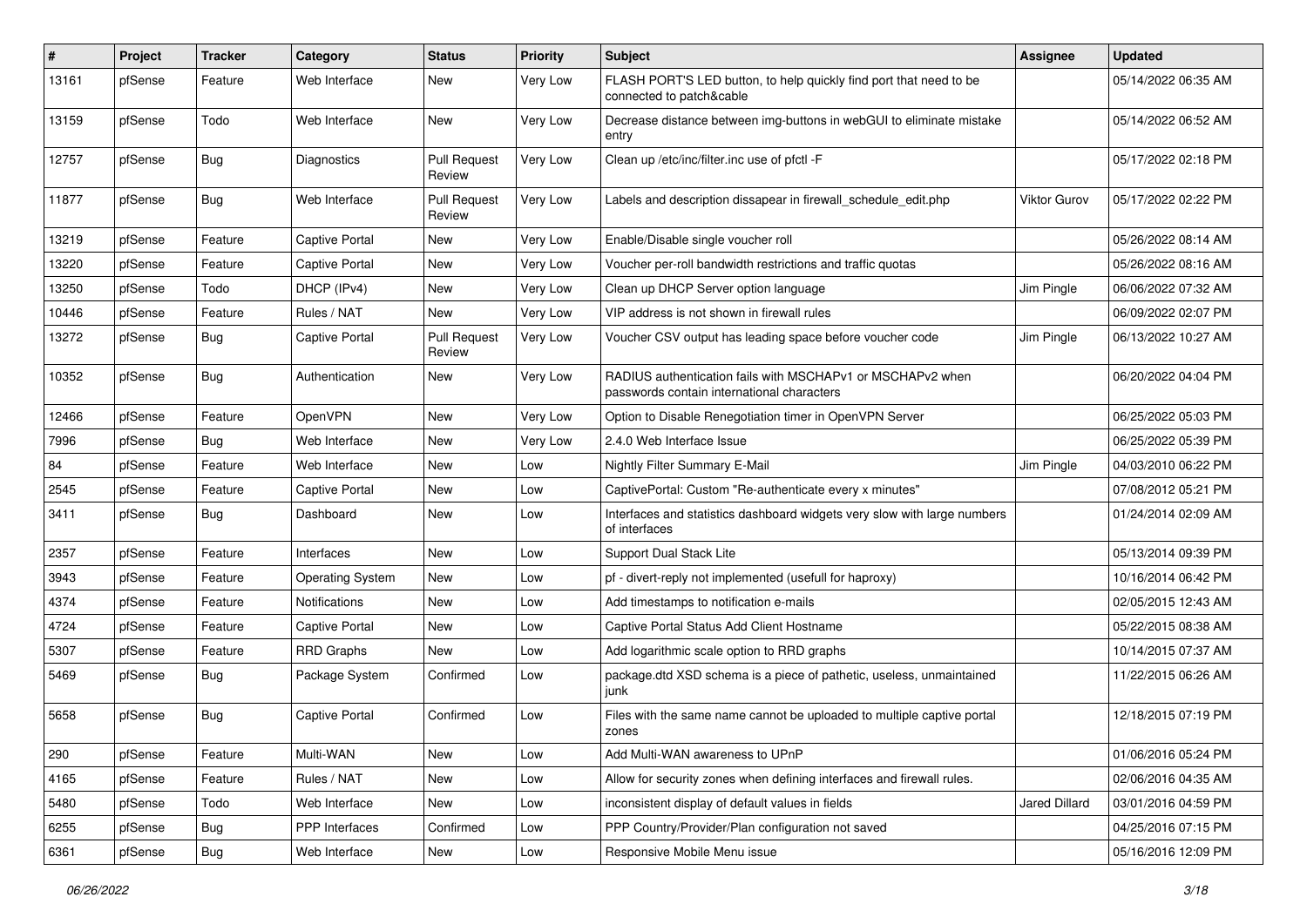| #    | Project | <b>Tracker</b> | Category                                 | <b>Status</b> | <b>Priority</b> | Subject                                                                                                                            | <b>Assignee</b>    | <b>Updated</b>      |
|------|---------|----------------|------------------------------------------|---------------|-----------------|------------------------------------------------------------------------------------------------------------------------------------|--------------------|---------------------|
| 6386 | pfSense | Bug            | IPv6 Router<br>Advertisements<br>(RADVD) | New           | Low             | Switching Router Advertisements to disabled should broadcast IP<br>Removal messages                                                |                    | 05/22/2016 10:44 PM |
| 6390 | pfSense | Todo           | Dashboard                                | New           | Low             | Autoscale from Traffic Graph not correct size (big graphs)                                                                         |                    | 05/23/2016 01:38 PM |
| 6608 | pfSense | Feature        | Backup / Restore                         | <b>New</b>    | Low             | backup and restore dhcp                                                                                                            |                    | 07/13/2016 04:09 PM |
| 6697 | pfSense | Todo           | Web Interface                            | New           | Low             | White squares around the numeric values in the Status / Queues page                                                                | Jared Dillard      | 08/15/2016 03:19 AM |
| 6011 | pfSense | <b>Bug</b>     | Web Interface                            | Confirmed     | Low             | IPv6 link local fails HTTP REFERER check                                                                                           |                    | 09/04/2016 09:57 AM |
| 3859 | pfSense | Feature        | Gateway Monitoring                       | New           | Low             | Make it possible to set the source IP address for gateway monitoring                                                               |                    | 11/06/2016 10:12 PM |
| 4234 | pfSense | Feature        | IPsec                                    | Assigned      | Low             | allow for strict user <> cn validation of mobile ipsec users when using<br>rsa+xauth                                               |                    | 01/24/2017 06:11 AM |
| 7314 | pfSense | Bug            | <b>RRD Graphs</b>                        | New           | Low             | Discrepancy in ntp monitoring view                                                                                                 |                    | 02/24/2017 08:37 PM |
| 7365 | pfSense | Feature        | Logging                                  | New           | Low             | Pass firewall/filter rule set through logging for centralized loggers to key<br>on                                                 |                    | 03/07/2017 10:44 AM |
| 7531 | pfSense | Feature        | Package System                           | New           | Low             | pkg behavior when encountering invalid SSL certificate                                                                             |                    | 05/08/2017 06:57 PM |
| 1219 | pfSense | Feature        | Developer Tools                          | New           | Low             | Ship DTRACE enabled kernels in the images                                                                                          |                    | 07/26/2017 03:14 AM |
| 7688 | pfSense | Feature        | Backup / Restore                         | New           | Low             | AutoConfigBackup - Info Icon - username only                                                                                       |                    | 10/22/2017 10:46 AM |
| 7495 | pfSense | Feature        | <b>DNS Resolver</b>                      | New           | Low             | Ability to set TTL for local for Unbound host overrides and dhcp leases                                                            |                    | 03/06/2018 09:46 AM |
| 8474 | pfSense | Feature        | <b>High Availability</b>                 | <b>New</b>    | Low             | Easier Conversion to HA Pair from Existing Non-HA Firewall                                                                         |                    | 04/19/2018 11:52 PM |
| 8532 | pfSense | Feature        | OpenVPN                                  | New           | Low             | Ability to add metric to pushed routes                                                                                             |                    | 05/22/2018 07:45 AM |
| 6873 | pfSense | <b>Bug</b>     | DHCP (IPv6)                              | New           | Low             | radvd - Too many addresses in RDNSS section when previously using<br>DHCP <sub>v6</sub>                                            | Dominic<br>McKeown | 06/06/2018 10:45 AM |
| 9149 | pfSense | <b>Bug</b>     | Package System                           | New           | Low             | Continued issues with /tmp and /var in RAM on 2.4                                                                                  |                    | 11/24/2018 11:56 AM |
| 3889 | pfSense | Bug            | <b>XML Parser</b>                        | Confirmed     | Low             | Non relevant changes in config.xml                                                                                                 |                    | 08/13/2019 12:23 PM |
| 6430 | pfSense | <b>Bug</b>     | <b>DNS Resolver</b>                      | Confirmed     | Low             | pfsense should sanity-check hostnames when copying from dhcpd.leases<br>to /etc/hosts                                              |                    | 08/13/2019 01:23 PM |
| 7289 | pfSense | <b>Bug</b>     | Certificates                             | New           | Low             | Generating 4096bit Certificate                                                                                                     |                    | 08/14/2019 09:56 AM |
| 8458 | pfSense | Feature        | Dashboard                                | New           | Low             | Allow reordering of interface widget                                                                                               |                    | 08/14/2019 10:52 AM |
| 8743 | pfSense | Todo           | Gateways                                 | New           | Low             | Gateway Groups page should list gateways in tier order                                                                             |                    | 08/14/2019 12:16 PM |
| 9293 | pfSense | Feature        | Web Interface                            | New           | Low             | Provide WebUI message (banner) prior to login                                                                                      |                    | 08/14/2019 02:39 PM |
| 8500 | pfSense | i Bug          | Dynamic DNS                              | New           | Low             | Incorrect categorization of status/info messages from phpDynDNS                                                                    |                    | 08/16/2019 12:50 PM |
| 2323 | pfSense | Feature        | DHCP (IPv4)                              | New           | Low             | GUI doesn't allow to configure DHCP server to serve IP addresses<br>belonging to subnets wich are not associated with an interface |                    | 08/19/2019 10:27 AM |
| 4914 | pfSense | Feature        | Diagnostics                              | New           | Low             | Packet Capture Settings                                                                                                            |                    | 08/20/2019 08:51 AM |
| 3162 | pfSense | Feature        | PPP Interfaces                           | New           | Low             | <b>MLPPP Status of connections</b>                                                                                                 |                    | 08/20/2019 10:20 AM |
| 5567 | pfSense | Feature        | Dashboard                                | New           | Low             | CARP status widget does not update in real time                                                                                    |                    | 08/20/2019 03:33 PM |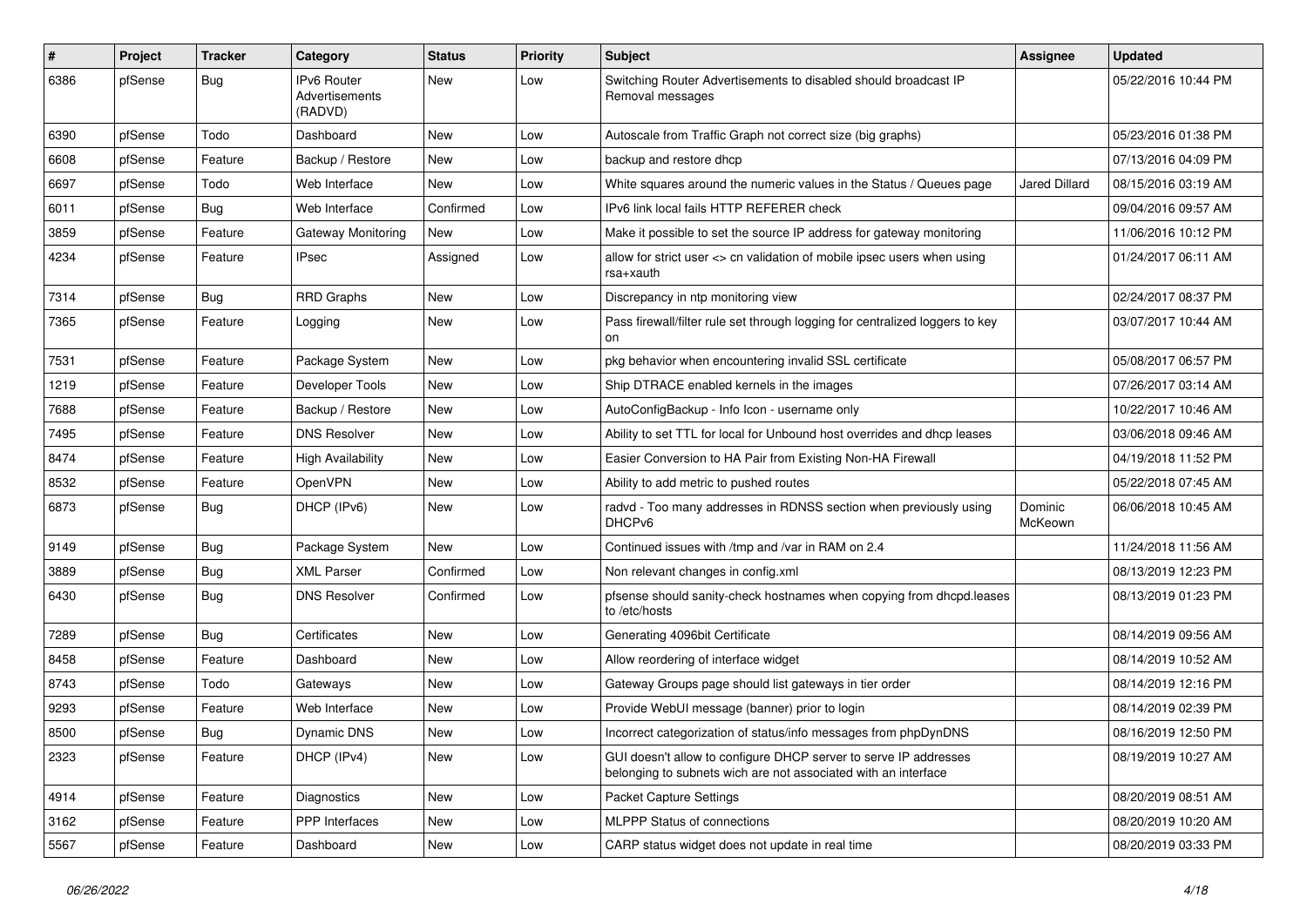| $\#$  | Project | <b>Tracker</b> | Category              | <b>Status</b> | <b>Priority</b> | <b>Subject</b>                                                                                                               | <b>Assignee</b> | <b>Updated</b>      |
|-------|---------|----------------|-----------------------|---------------|-----------------|------------------------------------------------------------------------------------------------------------------------------|-----------------|---------------------|
| 6026  | pfSense | <b>Bug</b>     | Rules / NAT           | New           | Low             | webinterface, firewall rules, wrapping of columns or visible<br>(horizontal) scrollbar needed when contents doesnt fit       | Jared Dillard   | 08/20/2019 03:40 PM |
| 7181  | pfSense | Feature        | Rules / NAT           | New           | Low             | Add Top and Add Bottom on Seperator                                                                                          |                 | 08/21/2019 08:55 AM |
| 6842  | pfSense | Feature        | Package System        | New           | Low             | Package Manager progress bar should indicate overall progress                                                                |                 | 08/21/2019 08:55 AM |
| 6696  | pfSense | <b>Bug</b>     | Traffic Shaper (ALTQ) | New           | Low             | Add configure link to Status > Queues error message if traffic shaping not   Jared Dillard<br>configured                     |                 | 08/21/2019 08:55 AM |
| 7788  | pfSense | Bug            | Dashboard             | New           | Low             | Irregular updating of widgets like cpu/uptime on system widget.                                                              |                 | 08/21/2019 09:03 AM |
| 8316  | pfSense | Feature        | Rules / NAT           | New           | Low             | expiration date when creating new rules                                                                                      |                 | 08/21/2019 09:11 AM |
| 7459  | pfSense | Feature        | Diagnostics           | New           | Low             | 'Refresh" button for Diagnostics/Tables display                                                                              |                 | 08/21/2019 09:27 AM |
| 7442  | pfSense | Feature        | Diagnostics           | New           | Low             | Suggestions for Diagnostics / ARP Table and Diagnostics / NDP Table                                                          |                 | 08/21/2019 09:27 AM |
| 7441  | pfSense | Feature        | DHCP (IPv4)           | New           | Low             | Display start/end times for Static Mapping leases on DHCP<br>Leases/DHCPv6 Leases                                            |                 | 08/21/2019 10:48 AM |
| 4195  | pfSense | Feature        | Aliases / Tables      | <b>New</b>    | Low             | Aliases: sections                                                                                                            |                 | 08/21/2019 11:01 AM |
| 8846  | pfSense | Bug            | Gateways              | New           | Low             | Misleading gateway error message adding/editing static routes using a<br>disabled interface                                  |                 | 08/21/2019 11:29 AM |
| 7848  | pfSense | Bug            | Diagnostics           | New           | Low             | NDP Table Sort by Expiration Error                                                                                           |                 | 08/26/2019 02:56 PM |
| 7078  | pfSense | Feature        | OpenVPN               | New           | Low             | Allow reordering of client specific overrides in OpenVPN                                                                     |                 | 11/21/2019 02:48 PM |
| 10144 | pfSense | Feature        | Web Interface         | New           | Low             | Default Sort Order, DHCP Leases                                                                                              |                 | 12/31/2019 06:47 PM |
| 10204 | pfSense | Feature        | Interfaces            | New           | Low             | Possible clarification of Track IPv6 Interface Subnet ID                                                                     |                 | 01/23/2020 01:04 PM |
| 10312 | pfSense | Feature        | Rules / NAT           | New           | Low             | Reordering of NAT rules without dragging                                                                                     |                 | 03/03/2020 07:28 AM |
| 9717  | pfSense | Feature        | Web Interface         | <b>New</b>    | Low             | Search box for pfsense ?                                                                                                     |                 | 07/05/2020 02:14 PM |
| 8502  | pfSense | Bug            | Web Interface         | Confirmed     | Low             | main (top) menu items do not drop down in some cases                                                                         |                 | 07/06/2020 02:39 PM |
| 8820  | pfSense | <b>Bug</b>     | Rules / NAT           | New           | Low             | System/Advanced/Misc - "Do not kill connections when schedule expires"<br>UN-checked still leaves existing connections open. |                 | 07/28/2020 10:59 AM |
| 9718  | pfSense | Feature        | Diagnostics           | New           | Low             | Make diag_states_summary table sortable                                                                                      |                 | 10/06/2020 09:12 AM |
| 9353  | pfSense | <b>Bug</b>     | Dashboard             | New           | Low             | PHPSession errors from limited access to dashboard and widgets                                                               |                 | 10/06/2020 09:31 AM |
| 10952 | pfSense | Bug            | Rules / NAT           | New           | Low             | Inconsistency in Subnet Defaults Between Firewall Rules and Interface<br><b>Address Assignments</b>                          |                 | 10/09/2020 12:50 PM |
| 9970  | pfSense | Feature        | Captive Portal        | <b>New</b>    | Low             | Captive Portal and SAML2 Integration                                                                                         | Mauro Braggio   | 10/12/2020 07:39 AM |
| 10995 | pfSense | Feature        | Operating System      | New           | Low             | Remove VMware MSI-X from the PCI blacklist.                                                                                  |                 | 10/20/2020 11:40 AM |
| 11004 | pfSense | Feature        | DHCP (IPv4)           | New           | Low             | DHCP reservations with no IP address show entries in DHCP leases                                                             |                 | 10/26/2020 07:22 AM |
| 8192  | pfSense | <b>Bug</b>     | Gateway Monitoring    | New           | Low             | dpinger - Change in ISP link-local IPv6 address drops connectivity                                                           | Luiz Souza      | 11/05/2020 07:31 AM |
| 10280 | pfSense | Feature        | Dashboard             | New           | Low             | DHCP Leases widget                                                                                                           |                 | 11/07/2020 09:18 PM |
| 11093 | pfSense | <b>Bug</b>     | Wireless              | New           | Low             | ral(4) driver non-functional in arm64                                                                                        |                 | 11/21/2020 10:45 AM |
| 10918 | pfSense | Feature        | Aliases / Tables      | New           | Low             | IP Aliases de-duplication                                                                                                    |                 | 12/13/2020 11:37 PM |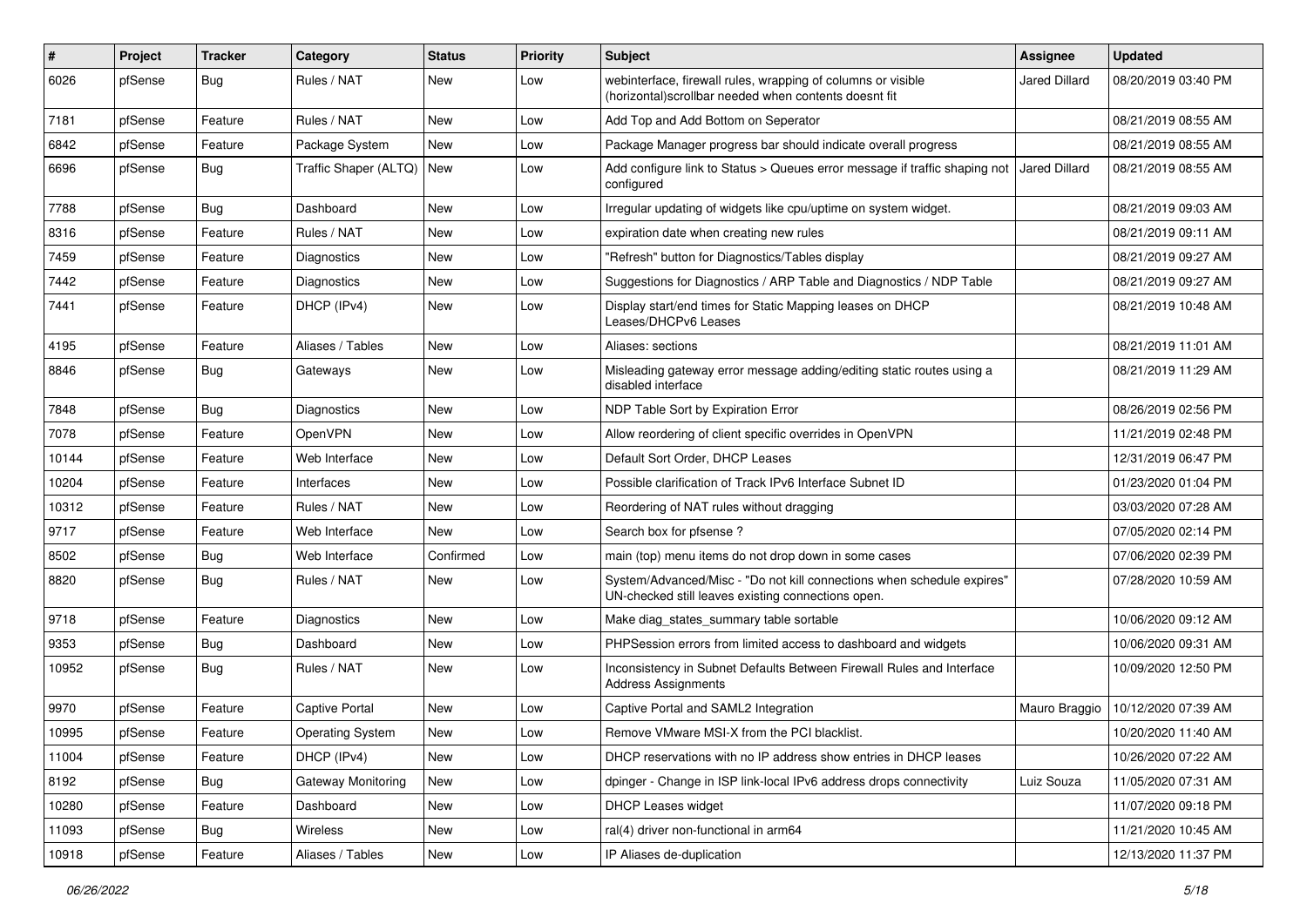| #     | Project | <b>Tracker</b> | Category                    | <b>Status</b>                 | <b>Priority</b> | <b>Subject</b>                                                                                  | Assignee             | <b>Updated</b>      |
|-------|---------|----------------|-----------------------------|-------------------------------|-----------------|-------------------------------------------------------------------------------------------------|----------------------|---------------------|
| 11213 | pfSense | Feature        | Gateways                    | New                           | Low             | Option to mark gateway as down directly from Table                                              |                      | 01/03/2021 07:09 AM |
| 11270 | pfSense | Feature        | <b>VPN</b> (Multiple Types) | <b>New</b>                    | Low             | Consider integrating Nebula mesh VPN                                                            |                      | 01/20/2021 03:34 PM |
| 2042  | pfSense | Bug            | <b>NAT Reflection</b>       | Confirmed                     | Low             | NAT reflection doesn't apply to self-initiated traffic                                          |                      | 01/21/2021 10:38 PM |
| 10892 | pfSense | <b>Bug</b>     | Rules / NAT                 | <b>New</b>                    | Low             | Large number of VLAN/LANs make floating rules are to read                                       | <b>Jared Dillard</b> | 02/01/2021 03:29 PM |
| 11369 | pfSense | Feature        | <b>Operating System</b>     | <b>New</b>                    | Low             | add Enabling IPv6 Source Address Validation support                                             |                      | 02/04/2021 10:03 AM |
| 11438 | pfSense | Feature        | Hardware / Drivers          | New                           | Low             | Allow multiple cryptographic accelerator modules to be loaded at the<br>same time               |                      | 02/18/2021 12:40 PM |
| 10959 | pfSense | <b>Bug</b>     | <b>Traffic Graphs</b>       | Feedback                      | Low             | Traffic graph stopped on interface used via netmap                                              |                      | 02/22/2021 02:57 AM |
| 11508 | pfSense | Todo           | Web Interface               | <b>Pull Request</b><br>Review | Low             | Update SimplePie to to v1.5.6                                                                   |                      | 02/23/2021 07:23 AM |
| 11566 | pfSense | <b>Bug</b>     | Web Interface               | New                           | Low             | Firewall Maximum Table Entries "default size" is whatever is entered                            |                      | 02/27/2021 10:01 AM |
| 11589 | pfSense | Feature        | <b>Traffic Graphs</b>       | <b>Pull Request</b><br>Review | Low             | Fix iftop experimental traffic fetcher, unify and improve output style                          |                      | 03/03/2021 03:30 PM |
| 11352 | pfSense | Bug            | FreeBSD                     | New                           | Low             | CTF types > 2^15 in the pfSense kernel config results in DTrace failing                         | Scott Long           | 03/17/2021 02:52 AM |
| 12013 | pfSense | <b>Bug</b>     | Logging                     | New                           | Low             | Reading log data is inefficient in certain cases                                                |                      | 06/08/2021 07:35 AM |
| 6055  | pfSense | <b>Bug</b>     | Package System              | Confirmed                     | Low             | Menu items may remain from packages no longer installed                                         |                      | 06/18/2021 08:46 PM |
| 628   | pfSense | Feature        | Web Interface               | New                           | Low             | Ability to specify listen IP address of management services (SSH, web<br>interface)             |                      | 07/09/2021 01:21 PM |
| 12343 | pfSense | Feature        | Diagnostics                 | New                           | Low             | Real time traffic monitoring                                                                    |                      | 09/06/2021 01:26 PM |
| 12370 | pfSense | Feature        | Rules / NAT                 | <b>New</b>                    | Low             | Add limiters to Queue column on firewall rule list                                              |                      | 09/14/2021 07:37 AM |
| 12393 | pfSense | Bug            | Traffic Shaper (ALTQ)       | <b>New</b>                    | Low             | Priority of qOthersLow higher than default queues                                               |                      | 09/21/2021 02:48 PM |
| 11440 | pfSense | Feature        | Web Interface               | New                           | Low             | Expand collapsed sections by clicking anywhere on header                                        |                      | 10/28/2021 01:35 PM |
| 8576  | pfSense | Bug            | Rules / NAT                 | Feedback                      | Low             | pfSense stops passing traffic after some time when using Outbound NAT<br>pool w/ Sticky Address |                      | 10/28/2021 01:47 PM |
| 12539 | pfSense | <b>Bug</b>     | Interfaces                  | <b>New</b>                    | Low             | Changing VLAN ID for LAN interface in assignments silently fails.                               |                      | 11/23/2021 04:12 AM |
| 12248 | pfSense | Feature        | Package System              | New                           | Low             | Package Update Availability Notification                                                        |                      | 11/28/2021 10:02 AM |
| 12551 | pfSense | Feature        | <b>DNS Resolver</b>         | New                           | Low             | Add ability to set DNS resolver search domain list                                              |                      | 12/01/2021 11:18 AM |
| 12564 | pfSense | Feature        | Aliases / Tables            | New                           | Low             | add column to show that an Alias is in use by or not                                            |                      | 12/04/2021 07:25 PM |
| 7387  | pfSense | Bug            | Dashboard                   | <b>New</b>                    | Low             | New Traffic Graph in dashboard resets inverted view to normal view                              | <b>Jared Dillard</b> | 12/11/2021 08:14 PM |
| 11588 | pfSense | Feature        | WireGuard                   | New                           | Low             | Automatically suggest next IP address in Wireguard interface subnet<br>when creating a peer     |                      | 12/22/2021 03:35 AM |
| 12070 | pfSense | Bug            | DHCP (IPv4)                 | New                           | Low             | <b>VLAN0 for WAN DHCP</b>                                                                       |                      | 12/23/2021 04:31 PM |
| 2234  | pfSense | Bug            | Web Interface               | Confirmed                     | Low             | Status: Traffic Graph - only shows interface's subnet                                           |                      | 01/15/2022 08:33 PM |
| 7329  | pfSense | Bug            | <b>DNS Forwarder</b>        | New                           | Low             | <b>DHCP Not Updating DNS</b>                                                                    |                      | 01/21/2022 09:16 PM |
| 12734 | pfSense | Bug            | Web Interface               | Incomplete                    | Low             | Long hostname breaks DHCP leases layout                                                         |                      | 01/31/2022 01:03 PM |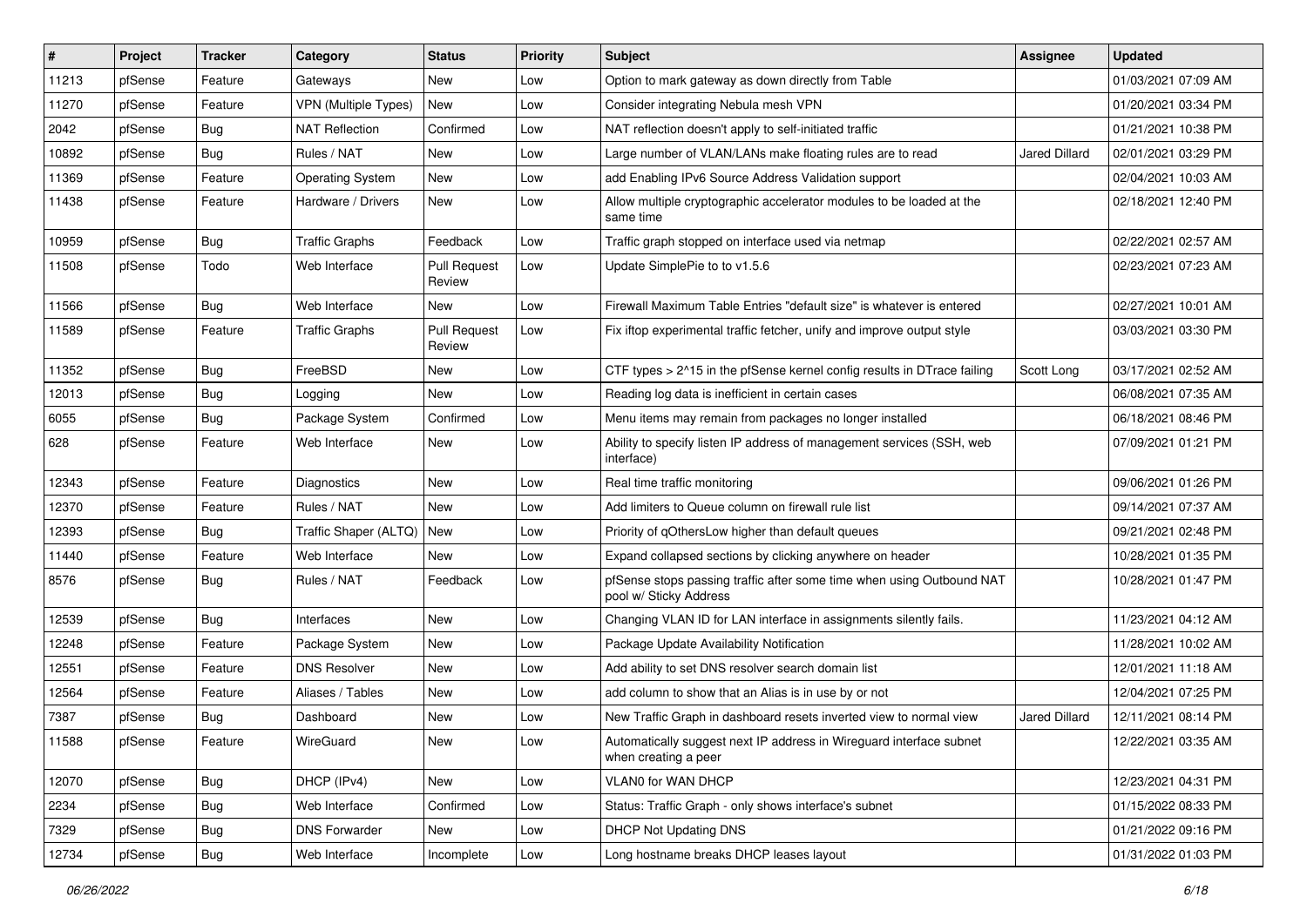| ∦     | Project | <b>Tracker</b> | Category                     | <b>Status</b>                 | <b>Priority</b> | <b>Subject</b>                                                                                          | <b>Assignee</b>      | <b>Updated</b>      |
|-------|---------|----------------|------------------------------|-------------------------------|-----------------|---------------------------------------------------------------------------------------------------------|----------------------|---------------------|
| 10395 | pfSense | Feature        | Dashboard                    | New                           | Low             | Add Dashboard System Information support for more PC Engines APU<br>boards                              |                      | 02/17/2022 01:02 AM |
| 12813 | pfSense | Feature        | Installer                    | New                           | Low             | Recover extra data in the installer                                                                     |                      | 02/17/2022 07:52 AM |
| 12850 | pfSense | <b>Bug</b>     | Routing                      | New                           | Low             | Console error during boot: "route: route has not been found"                                            |                      | 02/22/2022 08:27 AM |
| 13000 | pfSense | Bug            | <b>IPsec</b>                 | New                           | Low             | IPsec AES-GCM encryption algorithm "Key Length" field should be<br>labeled "ICV Length"                 |                      | 03/30/2022 07:40 AM |
| 12183 | pfSense | Regression     | Interfaces                   | New                           | Low             | Changing MAC address for PPP parent interface stopped working                                           |                      | 04/20/2022 04:16 PM |
| 10464 | pfSense | Todo           | Upgrade                      | New                           | Low             | Disallow package updates when a system update is available                                              |                      | 04/21/2022 12:39 PM |
| 10690 | pfSense | Bug            | Installer                    | New                           | Low             | Not possible to make UFS install on ZFS formatted drive                                                 |                      | 04/21/2022 12:39 PM |
| 9887  | pfSense | Bug            | Rules / NAT                  | New                           | Low             | Rule separator positions change when deleting multiple rules                                            |                      | 05/10/2022 03:11 PM |
| 13168 | pfSense | Feature        | Dashboard                    | New                           | Low             | Multiple Dashboard views for a single user                                                              |                      | 05/16/2022 07:53 AM |
| 4451  | pfSense | Bug            | DHCP (IPv4)                  | New                           | Low             | Status DHCP Leases shows double entries for static entries without IP<br>address                        | <b>Phillip Davis</b> | 05/21/2022 04:55 PM |
| 13263 | pfSense | Bug            | DHCP (IPv4)                  | New                           | Low             | Deleting a static DHCP entry when the related IP is not in the arp table<br>spams the log               |                      | 06/10/2022 11:18 AM |
| 13258 | pfSense | <b>Bug</b>     | Console Menu                 | <b>Pull Request</b><br>Review | Low             | secret menu option 100                                                                                  | Jim Pingle           | 06/12/2022 01:44 PM |
| 9296  | pfSense | Bug            | Aliases / Tables             | Confirmed                     | Low             | Alias content is sometimes incomplete when mixing FQDN and IP<br>address                                | Reid<br>Linnemann    | 06/18/2022 03:12 PM |
| 13289 | pfSense | Bug            | Backup / Restore             | New                           | Low             | Attempting to restore a 0 byte "config.xml" prints an error that the file<br>cannot be read             |                      | 06/20/2022 10:46 AM |
| 13294 | pfSense | Feature        | Gateways                     | New                           | Low             | Change gateway name                                                                                     |                      | 06/22/2022 06:07 PM |
| 521   | pfSense | Feature        | User Manager /<br>Privileges | New                           | Normal          | Group manager Assigned Permissions                                                                      |                      | 04/18/2010 02:59 PM |
| 746   | pfSense | Feature        | Rules / NAT                  | New                           | Normal          | Add interface group to source/dest drop downs                                                           |                      | 07/19/2010 05:10 PM |
| 1367  | pfSense | Feature        | Backup / Restore             | New                           | Normal          | Input validation on partial config restores                                                             |                      | 03/21/2011 01:16 AM |
| 1506  | pfSense | Feature        | <b>Notifications</b>         | New                           | Normal          | Notifications should spool                                                                              |                      | 05/05/2011 12:58 PM |
| 1521  | pfSense | Todo           | Routing                      | New                           | Normal          | Investigate FreeBSD route metric support for future versions                                            |                      | 05/12/2011 11:28 AM |
| 1935  | pfSense | Feature        | Rules / NAT                  | New                           | Normal          | Allow rule with max-src-conn-* options to make conditional use of<br>"overload <virusprot>"</virusprot> |                      | 10/07/2011 09:31 AM |
| 2099  | pfSense | Todo           | CARP                         | New                           | Normal          | Remove "queue" from CARP traffic                                                                        |                      | 01/19/2012 10:59 AM |
| 2367  | pfSense | Bug            | Rules / NAT                  | New                           | Normal          | display negate rules in firewall_rules.php and evaluate when added                                      |                      | 05/07/2012 06:11 PM |
| 2443  | pfSense | Feature        | PPP Interfaces               | New                           | Normal          | Automatically start 3G usb interfaces upon plugin                                                       |                      | 05/20/2012 05:37 PM |
| 2479  | pfSense | Feature        | Dashboard                    | New                           | Normal          | Allow reordering of the traffic graphs on the dashboard                                                 |                      | 06/08/2012 04:13 PM |
| 2693  | pfSense | Feature        | Console Menu                 | New                           | Normal          | Allow mapping mapping non-physical interfaces via console                                               | Mathieu Simon        | 11/27/2012 03:00 PM |
| 2308  | pfSense | Bug            | Traffic Shaper (ALTQ)   New  |                               | Normal          | HFSC WebUI doesn't check for "Bandwidth" setting                                                        |                      | 12/04/2012 07:12 PM |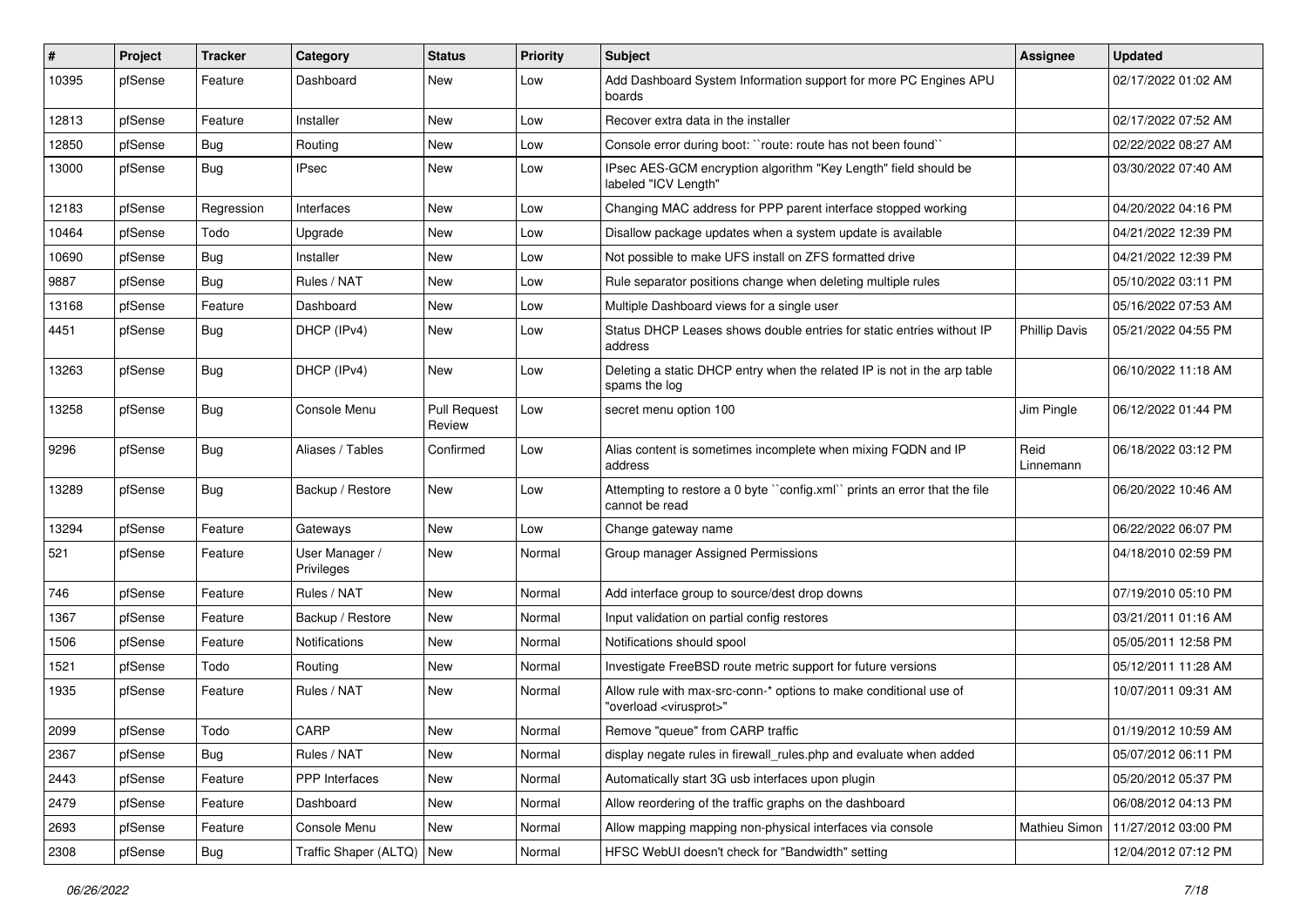| #    | Project | <b>Tracker</b> | Category                            | <b>Status</b> | <b>Priority</b> | <b>Subject</b>                                                                            | Assignee | <b>Updated</b>      |
|------|---------|----------------|-------------------------------------|---------------|-----------------|-------------------------------------------------------------------------------------------|----------|---------------------|
| 2410 | pfSense | Feature        | <b>DNS Forwarder</b>                | New           | Normal          | Support name based aliasing via CNAMEs or some other mechanism.                           |          | 12/11/2012 09:56 PM |
| 2965 | pfSense | Feature        | Rules / NAT                         | New           | Normal          | Mac Firewalling                                                                           |          | 04/24/2013 12:02 PM |
| 1434 | pfSense | Feature        | OpenVPN                             | New           | Normal          | Radius Accounting in OpenVPN                                                              |          | 05/04/2013 03:06 PM |
| 3053 | pfSense | Feature        | <b>Captive Portal</b>               | New           | Normal          | Automatically add DHCP static addresses to CP passthru-mac                                |          | 06/21/2013 11:54 AM |
| 3087 | pfSense | Feature        | Web Interface                       | New           | Normal          | Setup Wizard does not include IPv6 options for interfaces                                 |          | 07/10/2013 06:19 PM |
| 3326 | pfSense | Bug            | <b>PPP</b> Interfaces               | New           | Normal          | IPv6 only PPPoE connection                                                                |          | 11/18/2013 09:37 AM |
| 3404 | pfSense | <b>Bug</b>     | DHCP (IPv4)                         | New           | Normal          | DHCP Server Fails to Start on Interfaces that are Slow to Come Online<br>During Boot      |          | 02/11/2014 05:09 PM |
| 3465 | pfSense | Bug            | Traffic Shaper (ALTQ)               | New           | Normal          | Editing Traffic Shaper queues causes status_queues.php error                              |          | 02/19/2014 01:53 AM |
| 3623 | pfSense | Feature        | Package System                      | New           | Normal          | Allow each package to choose if it is restarted on interface events                       |          | 04/26/2014 01:00 PM |
| 3552 | pfSense | Feature        | PPP Interfaces                      | New           | Normal          | Allow configuring link keep-alive value in PPP                                            |          | 05/14/2014 10:26 AM |
| 3696 | pfSense | Feature        | Backup / Restore                    | New           | Normal          | Multiple items backup/restore                                                             |          | 06/06/2014 02:33 PM |
| 3534 | pfSense | Feature        | DHCP (IPv4)                         | New           | Normal          | DDNS using arbitrary zone primary                                                         |          | 07/08/2014 11:40 AM |
| 2335 | pfSense | Bug            | <b>Operating System</b>             | New           | Normal          | IGMPProxy and CARP Results in System Instability Upon Reboot                              |          | 07/19/2014 10:25 PM |
| 3793 | pfSense | Feature        | Rules / NAT                         | New           | Normal          | Enable external authentication support for rules                                          |          | 08/05/2014 01:09 PM |
| 2117 | pfSense | Feature        | <b>Operating System</b>             | New           | Normal          | 6RD support for ISPs like Swisscom                                                        |          | 08/22/2014 10:40 AM |
| 3899 | pfSense | Feature        | Web Interface                       | New           | Normal          | Add feature to allow reordering of <package> items in config.xml</package>                |          | 09/27/2014 04:40 PM |
| 1848 | pfSense | <b>Bug</b>     | <b>Traffic Shaper</b><br>(Limiters) | Confirmed     | Normal          | Limiters after policy routing has taken place do not behave correctly                     |          | 10/25/2014 09:18 PM |
| 3358 | pfSense | Bug            | Package System                      | New           | Normal          | new version of <include_file> is not required during reinstall_all</include_file>         |          | 12/26/2014 12:13 PM |
| 2593 | pfSense | Feature        | <b>XMLRPC</b>                       | New           | Normal          | sync NTPD, SNMP config between HA members                                                 |          | 01/14/2015 09:04 AM |
| 4292 | pfSense | Feature        | <b>RRD Graphs</b>                   | New           | Normal          | Show 95th Percentile for IPv6 Traffic in RRD Graphs                                       |          | 01/25/2015 02:24 PM |
| 4467 | pfSense | Bug            | Traffic Shaper (ALTQ)               | New           | Normal          | Traffic Graphs shows wrong throughput when traffic shaping enabled                        |          | 02/23/2015 05:31 PM |
| 228  | pfSense | Feature        | Multi-WAN                           | New           | Normal          | Multi-WAN support with same gateway on multiple WANs                                      |          | 04/11/2015 01:10 AM |
| 4646 | pfSense | Feature        | Dashboard                           | New           | Normal          | Recover valuable vertical screen real estate in dashboard                                 |          | 04/20/2015 07:46 PM |
| 4680 | pfSense | Bug            | <b>DHCP Relay</b>                   | New           | Normal          | DHCP relay does not work with DHCP server on other end of OpenVPN<br>tunnel               |          | 05/05/2015 06:55 PM |
| 4798 | pfSense | Feature        | <b>DNS Resolver</b>                 | New           | Normal          | Make host and domain overrides available to both DNS Resolver and<br><b>DNS Forwarder</b> |          | 06/29/2015 02:14 AM |
| 4989 | pfSense | Feature        | <b>IPsec</b>                        | New           | Normal          | Allow all valid strongswan remote gateway options in gui                                  |          | 08/20/2015 02:57 PM |
| 5075 | pfSense | Bug            | Rules / NAT                         | Confirmed     | Normal          | pf errors that don't return a line number on first line don't file notice                 |          | 09/01/2015 06:42 PM |
| 4628 | pfSense | Feature        | Web Interface                       | New           | Normal          | Add GUI to manage loader tunables (e.g. loader.conf.local)                                |          | 09/16/2015 04:28 PM |
| 1186 | pfSense | <b>Bug</b>     | <b>RRD Graphs</b>                   | Confirmed     | Normal          | When in pure routing mode the rrd graphs are blank                                        |          | 09/16/2015 04:31 PM |
| 5360 | pfSense | Feature        | UPnP/NAT-PMP                        | New           | Normal          | Add possibility to configure independent "UPnP & NAT-PMP" instances                       |          | 10/31/2015 04:25 AM |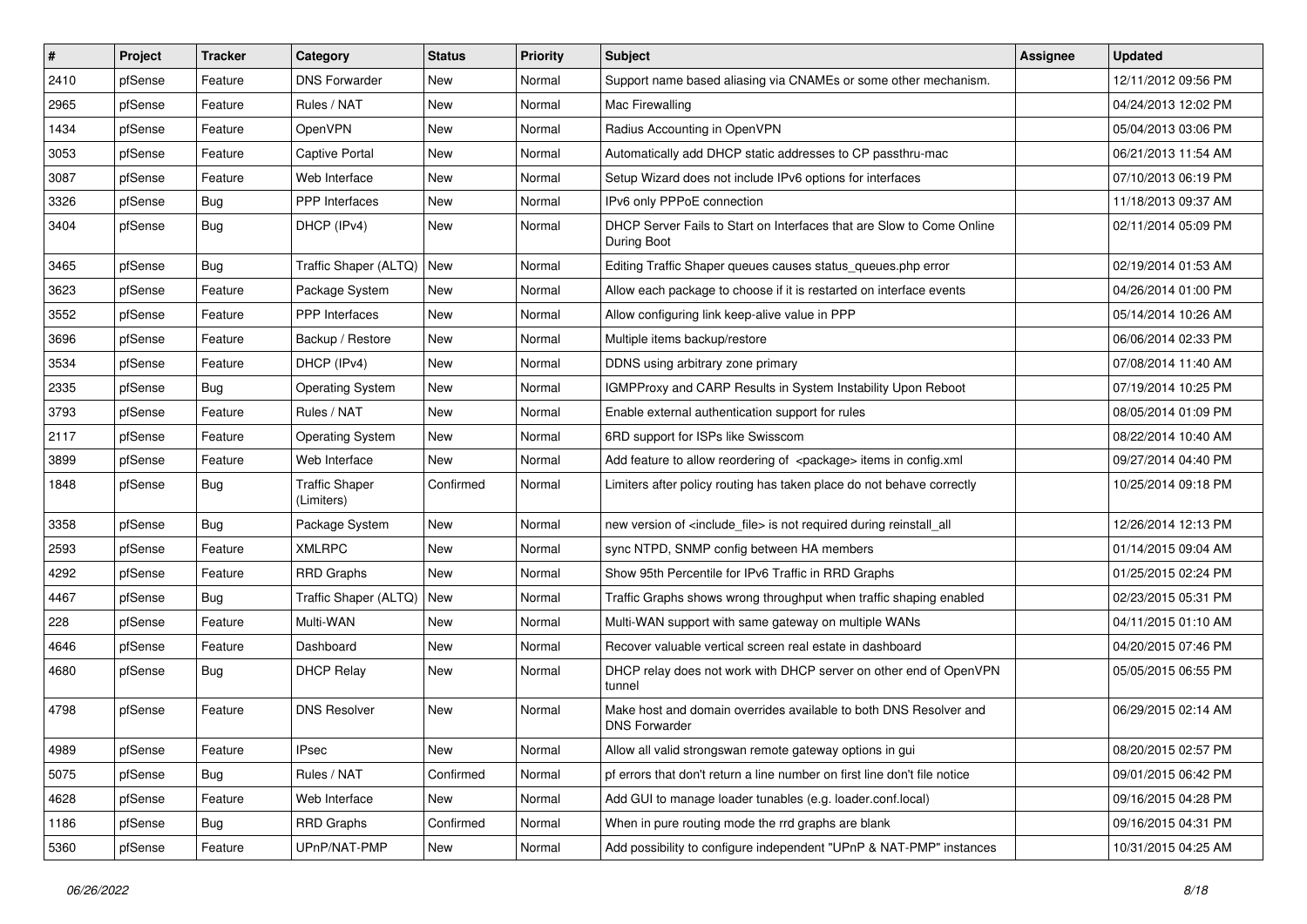| $\vert$ # | Project | <b>Tracker</b> | Category                     | <b>Status</b> | <b>Priority</b> | <b>Subject</b>                                                                                | <b>Assignee</b>      | <b>Updated</b>      |
|-----------|---------|----------------|------------------------------|---------------|-----------------|-----------------------------------------------------------------------------------------------|----------------------|---------------------|
| 4406      | pfSense | Bug            | <b>Operating System</b>      | Confirmed     | Normal          | ALTQ problems with wireless cloned interfaces                                                 | Luiz Souza           | 11/19/2015 12:06 AM |
| 5525      | pfSense | Feature        | OpenVPN                      | New           | Normal          | Add static routes for OpenVPN client remote peer addresses when using<br>non-default WANs     |                      | 11/25/2015 08:44 AM |
| 3115      | pfSense | Feature        | Multi-WAN                    | New           | Normal          | Traffic shaping for multi WAN                                                                 |                      | 12/07/2015 02:20 PM |
| 4501      | pfSense | Feature        | Notifications                | New           | Normal          | Allow email report to send multiple destination                                               |                      | 02/06/2016 04:07 AM |
| 3706      | pfSense | Bug            | User Manager /<br>Privileges | New           | Normal          | Permission order affects default page on limited accounts, but can't<br>reorder               |                      | 02/06/2016 04:10 AM |
| 2276      | pfSense | Feature        | Certificates                 | New           | Normal          | Remote CRL fetch support                                                                      |                      | 02/06/2016 04:14 AM |
| 1574      | pfSense | Feature        | User Manager /<br>Privileges | <b>New</b>    | Normal          | Password quality enforcment.                                                                  |                      | 02/06/2016 04:15 AM |
| 5445      | pfSense | Todo           | Web Interface                | New           | Normal          | Improve banner for "background activity"                                                      |                      | 02/06/2016 04:43 AM |
| 32        | pfSense | Todo           | User Manager /<br>Privileges | New           | Normal          | PPPoE Server users integration with user manager                                              |                      | 02/06/2016 04:53 AM |
| 33        | pfSense | Todo           | User Manager /<br>Privileges | New           | Normal          | L2TP users integration with user manager                                                      |                      | 02/06/2016 04:53 AM |
| 371       | pfSense | Feature        | Rules / NAT                  | New           | Normal          | Allow moving of bogon and RFC 1918 rules                                                      |                      | 02/06/2016 04:53 AM |
| 96        | pfSense | Feature        | Rules / NAT                  | New           | Normal          | Add "All local networks" to source and destination drop down boxen in<br>firewall rules       |                      | 02/06/2016 04:53 AM |
| 986       | pfSense | Feature        | Web Interface                | <b>New</b>    | Normal          | Dynamic states view                                                                           |                      | 02/06/2016 04:58 AM |
| 1307      | pfSense | Feature        | Web Interface                | <b>New</b>    | Normal          | Request: Option To Resolve Addresses in State Table Summary                                   |                      | 02/06/2016 04:58 AM |
| 2138      | pfSense | <b>Bug</b>     | <b>RRD Graphs</b>            | New           | Normal          | RRD Wireless graph broken in BSS mode                                                         |                      | 02/06/2016 04:59 AM |
| 2025      | pfSense | Feature        | Captive Portal               | <b>New</b>    | Normal          | Captive Portal: Easy accessible Logout page instead of Logout pop-up<br>window                |                      | 02/06/2016 04:59 AM |
| 2315      | pfSense | Feature        | Traffic Shaper (ALTQ)   New  |               | Normal          | Traffic Shaper - Adaptive Bandwidth Management                                                |                      | 02/06/2016 05:07 AM |
| 5950      | pfSense | Feature        | DHCP (IPv6)                  | New           | Normal          | DHCPv6 Server support for PD of PD-obtained networks                                          |                      | 03/04/2016 03:04 AM |
| 5474      | pfSense | Feature        | Interfaces                   | New           | Normal          | Add 802.1x configuration to wired interfaces.                                                 |                      | 03/16/2016 04:32 PM |
| 1675      | pfSense | Bug            | Captive Portal               | New           | Normal          | Captive portal logout problems with pop-up blockers.                                          | <b>Jared Dillard</b> | 03/28/2016 01:37 PM |
| 3862      | pfSense | Feature        | <b>IGMP Proxy</b>            | New           | Normal          | Allow configuration of IGMP proxy's 'quickleave' parameter from the web<br>interface          |                      | 04/05/2016 03:24 AM |
| 6213      | pfSense | Feature        | <b>IPsec</b>                 | New           | Normal          | IPSEC: IPV4/IPV6 dual-interface-stack support for Mobile IKE                                  |                      | 04/20/2016 07:48 AM |
| 6215      | pfSense | Feature        | Web Interface                | New           | Normal          | Create consistent UI for admin access security                                                |                      | 04/20/2016 03:05 PM |
| 6220      | pfSense | Bug            | <b>Operating System</b>      | Confirmed     | Normal          | state mismatch with host-initiated traffic matching binat to IP not locally<br>assigned       | Luiz Souza           | 06/08/2016 09:23 AM |
| 6493      | pfSense | <b>Bug</b>     | Web Interface                | Confirmed     | Normal          | Dynamic DNS clients slow page load                                                            |                      | 06/17/2016 03:43 AM |
| 6500      | pfSense | Feature        | Package System               | New           | Normal          | Should be a way to determine which packages are available without<br>having to update/install |                      | 06/17/2016 05:34 PM |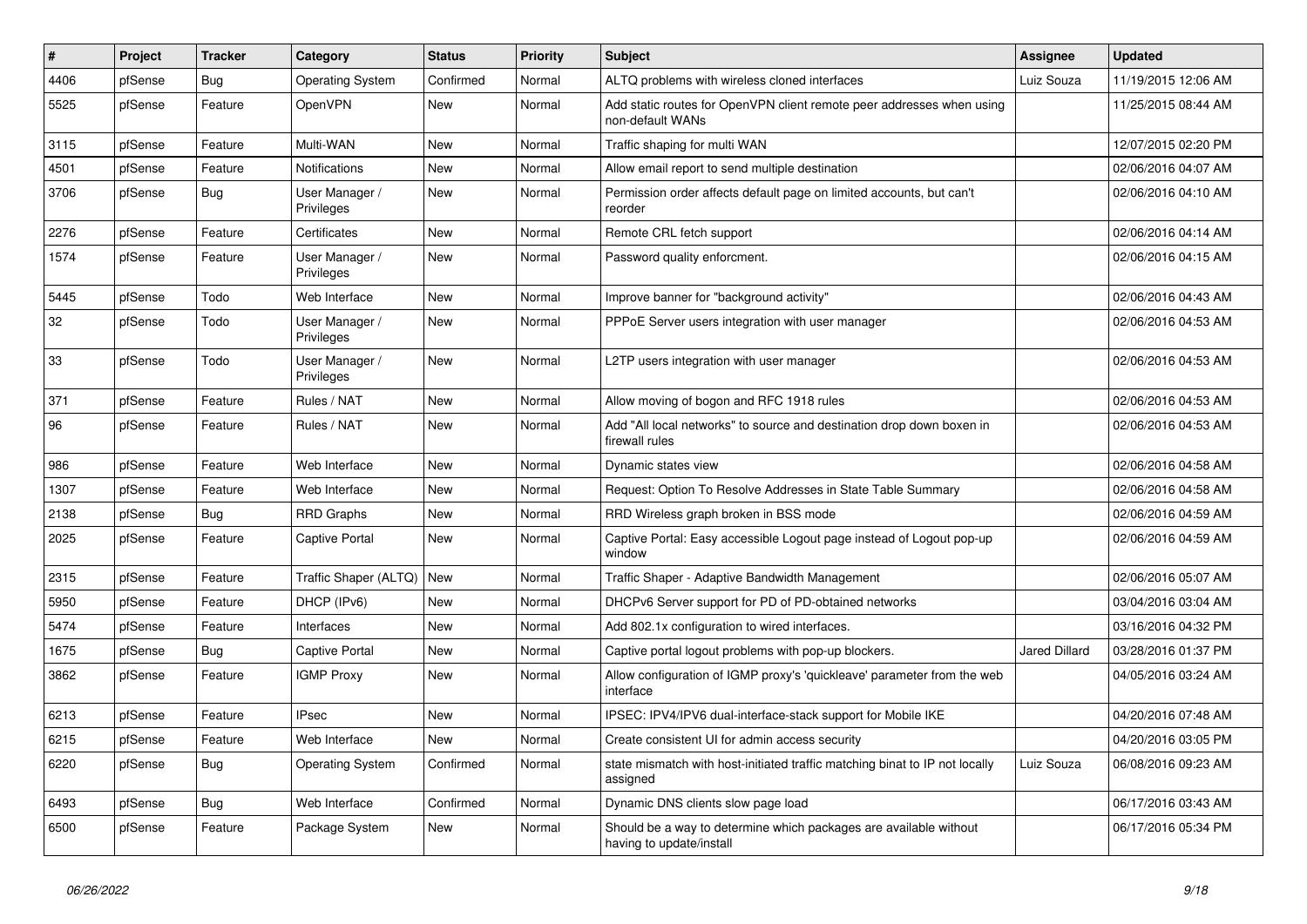| $\vert$ # | Project | <b>Tracker</b> | Category                            | <b>Status</b> | <b>Priority</b> | <b>Subject</b>                                                                             | <b>Assignee</b>      | <b>Updated</b>      |
|-----------|---------|----------------|-------------------------------------|---------------|-----------------|--------------------------------------------------------------------------------------------|----------------------|---------------------|
| 6517      | pfSense | Bug            | IPsec                               | Confirmed     | Normal          | Adding mobile IPsec phase 2 entries requires restart of strongswan                         |                      | 06/21/2016 11:04 PM |
| 6580      | pfSense | <b>Bug</b>     | <b>Operating System</b>             | Confirmed     | Normal          | Bridge with down member interface sends ICMP unreachables where it<br>shouldn't            |                      | 07/05/2016 05:40 PM |
| 4428      | pfSense | <b>Bug</b>     | Interfaces                          | Confirmed     | Normal          | Setting media option on em(4) leads to infinite link cycling                               |                      | 07/06/2016 12:45 AM |
| 5887      | pfSense | <b>Bug</b>     | Interfaces                          | Confirmed     | Normal          | hardware_offloading_applyflags sets/unsets most values when already<br>set correctly       |                      | 07/06/2016 03:31 PM |
| 4010      | pfSense | Feature        | OpenVPN                             | New           | Normal          | OpenVPN always loads engines available on openssl                                          |                      | 07/08/2016 10:29 PM |
| 5791      | pfSense | Bug            | Rules / NAT                         | Confirmed     | Normal          | tftp-proxy functionality is easilly broken by unrelated rules                              |                      | 07/10/2016 12:24 AM |
| 6605      | pfSense | <b>Bug</b>     | Interfaces                          | Confirmed     | Normal          | rc.linkup logic issues with actions taken                                                  |                      | 07/12/2016 07:46 PM |
| 3382      | pfSense | <b>Bug</b>     | <b>IGMP Proxy</b>                   | New           | Normal          | IGMPPROXY fails with more than 32 interfaces                                               |                      | 07/12/2016 11:01 PM |
| 6614      | pfSense | Bug            | Web Interface                       | Confirmed     | Normal          | Dashboard high CPU usage                                                                   |                      | 07/14/2016 03:04 PM |
| 6569      | pfSense | Feature        | <b>NTPD</b>                         | New           | Normal          | Support Rockwell ZODIAC binary protocol (Jupiter receiver) for high<br>precision           | Jim Pingle           | 07/18/2016 11:45 AM |
| 6627      | pfSense | Bug            | Rules / NAT                         | New           | Normal          | floating tab match rules ignore quick action so should be removed                          |                      | 07/18/2016 02:15 PM |
| 5367      | pfSense | Bug            | Web Interface                       | New           | Normal          | Safari repeatedly tries to reload dashboard                                                | <b>Jared Dillard</b> | 08/22/2016 11:08 AM |
| 5616      | pfSense | Feature        | Wireless                            | New           | Normal          | Incorrect Wireless Channel                                                                 | Jim Thompson         | 10/09/2016 03:33 PM |
| 2573      | pfSense | Feature        | Captive Portal                      | New           | Normal          | Captive Portal support of RADIUS POD (Packet of Disconnect)                                |                      | 10/17/2016 03:14 AM |
| 3824      | pfSense | <b>Bug</b>     | <b>Traffic Shaper</b><br>(Limiters) | Confirmed     | Normal          | Limiters on bridge break traffic outside locally-configured IP subnets                     | Luiz Souza           | 11/03/2016 07:16 PM |
| 6803      | pfSense | Bug            | Web Interface                       | New           | Normal          | CSRF timeout occurs when it (probably) shouldn't                                           |                      | 11/03/2016 09:43 PM |
| 1813      | pfSense | Bug            | Rules / NAT                         | Confirmed     | Normal          | Static routes on WAN interfaces overridden by route-to for<br>firewall-initiated traffic   |                      | 11/09/2016 02:06 PM |
| 6917      | pfSense | Feature        | Upgrade                             | New           | Normal          | Add ability to choose from what IP/IFACE you search for updates                            |                      | 11/11/2016 09:51 AM |
| 6956      | pfSense | Feature        | Captive Portal                      | New           | Normal          | Allow more control over concurrent logins                                                  |                      | 11/23/2016 12:01 PM |
| 7040      | pfSense | Bug            | Interfaces                          | New           | Normal          | Issue when disabling an interface                                                          |                      | 12/26/2016 02:56 AM |
| 4474      | pfSense | Bug            | Package System                      | Confirmed     | Normal          | IP address change triggers reload of all packages                                          |                      | 02/13/2017 07:21 AM |
| 5813      | pfSense | Feature        | Traffic Shaper (ALTQ)               | New           | Normal          | Replacement of layer7 filter                                                               |                      | 02/18/2017 05:08 PM |
| 5850      | pfSense | Feature        | User Manager /<br>Privileges        | New           | Normal          | Limit "WebCfg - System: User Manager page" privilege to non-admins<br>and non-admin groups |                      | 02/19/2017 10:04 AM |
| 7238      | pfSense | Bug            | Web Interface                       | New           | Normal          | Menu layout broken when using "Hostname in Menu" with long<br>hostnames                    |                      | 02/21/2017 07:01 AM |
| 7292      | pfSense | Feature        | Dynamic DNS                         | New           | Normal          | DynamicDNS configuration does not sync to HA secondary                                     |                      | 02/21/2017 04:56 PM |
| 4061      | pfSense | <b>Bug</b>     | DHCP (IPv4)                         | Confirmed     | Normal          | dhcpd doesn't send client-hostname to peer, breaking DHCP lease<br>registrations w/HA      |                      | 02/24/2017 08:58 PM |
| 5306      | pfSense | Bug            | Package System                      | New           | Normal          | textarea fields should have linebreaks sanitized automatically on save                     |                      | 03/03/2017 04:15 AM |
| 3697      | pfSense | Feature        | Backup / Restore                    | New           | Normal          | New backup/restore area: Certificates                                                      |                      | 03/11/2017 11:30 AM |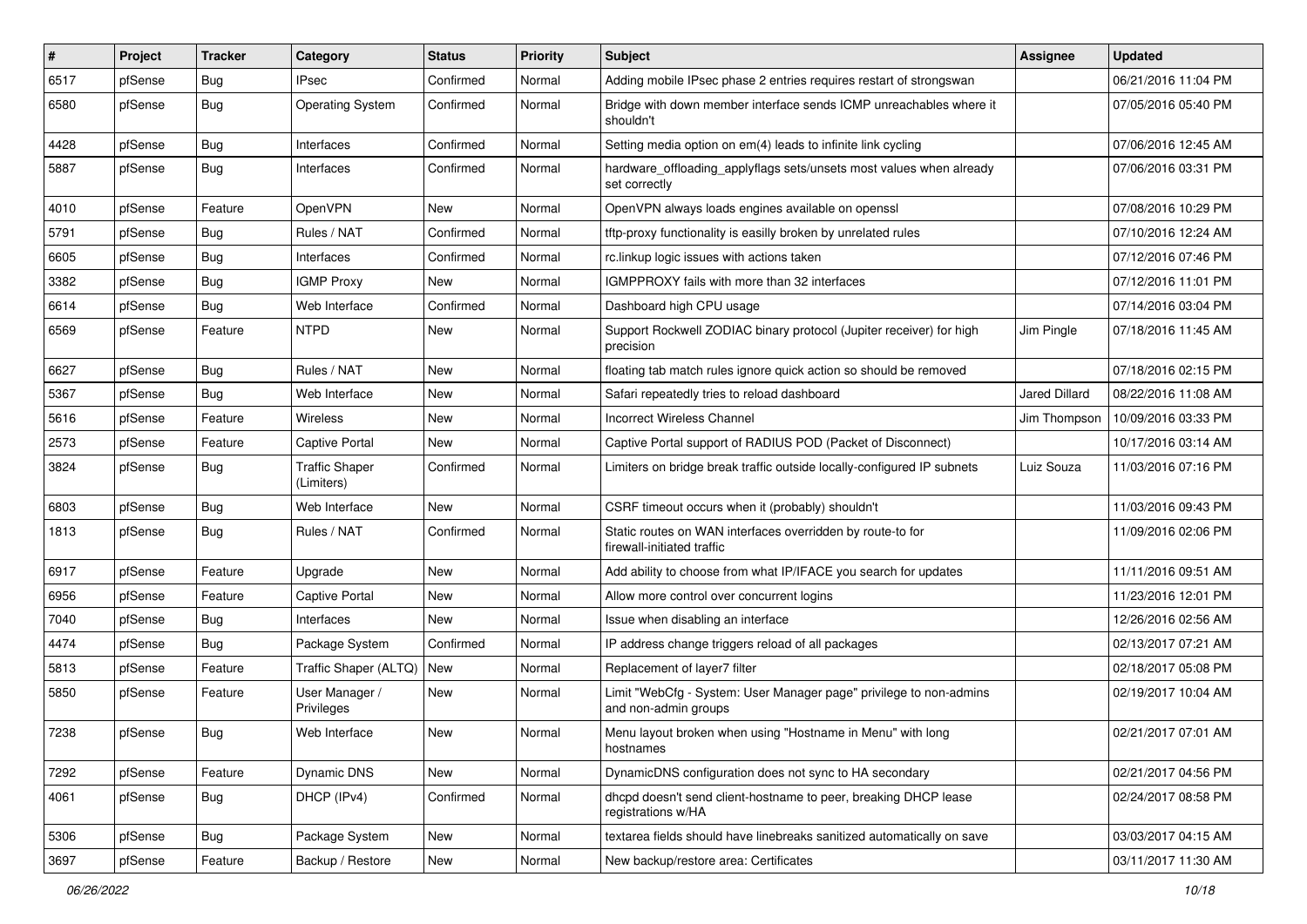| $\vert$ # | Project | <b>Tracker</b> | Category                            | <b>Status</b> | <b>Priority</b> | <b>Subject</b>                                                                                                                    | <b>Assignee</b> | <b>Updated</b>      |
|-----------|---------|----------------|-------------------------------------|---------------|-----------------|-----------------------------------------------------------------------------------------------------------------------------------|-----------------|---------------------|
| 7402      | pfSense | <b>Bug</b>     | Web Interface                       | New           | Normal          | Inconsistent use of htmlentities validation checks                                                                                |                 | 03/21/2017 08:58 AM |
| 7476      | pfSense | Bug            | Logging                             | New           | Normal          | Dirty buffer used to build log messages?                                                                                          |                 | 04/17/2017 09:51 PM |
| 2676      | pfSense | Feature        | Rules / NAT                         | New           | Normal          | Reply-to option in firewall rule                                                                                                  |                 | 05/05/2017 03:15 PM |
| 7551      | pfSense | <b>Bug</b>     | Rules / NAT                         | New           | Normal          | Dynamic IPsec endpoints not added to rule set after WAN down/up                                                                   |                 | 05/16/2017 02:26 PM |
| 7589      | pfSense | Bug            | Diagnostics                         | New           | Normal          | diag_edit.php old print_info_box                                                                                                  |                 | 05/20/2017 05:02 PM |
| 7590      | pfSense | <b>Bug</b>     | Diagnostics                         | New           | Normal          | diag edit do not save when nothing to sae (in directory browse view)                                                              |                 | 05/20/2017 05:04 PM |
| 6038      | pfSense | Feature        | Interfaces                          | New           | Normal          | Add ability to configure which interface is chosen for defining hostname<br>IP in /etc/hosts                                      |                 | 07/07/2017 09:56 AM |
| 7734      | pfSense | Bug            | DHCP (IPv6)                         | New           | Normal          | Using opton ia pd0 does not renew prefix and prefix get dropped                                                                   |                 | 07/31/2017 03:46 AM |
| 7747      | pfSense | Feature        | Console Menu                        | New           | Normal          | Minor UI Tweak: Make hitting enter on the console (esp via SSH) should<br>not log you out, but simply redraw the menu             |                 | 08/01/2017 04:03 PM |
| 7773      | pfSense | Feature        | <b>IPsec</b>                        | New           | Normal          | IPSec using IKEv2 with split DNS not using provided domain names                                                                  |                 | 08/15/2017 05:25 PM |
| 2963      | pfSense | Feature        | Captive Portal                      | New           | Normal          | Captive Portal MAC authentication request                                                                                         |                 | 08/22/2017 09:09 PM |
| 7821      | pfSense | Bug            | DHCP (IPv6)                         | New           | Normal          | GIF does not support broadcast                                                                                                    |                 | 08/29/2017 10:50 AM |
| 7085      | pfSense | Feature        | Rules / NAT                         | New           | Normal          | <b>Edit Firewall Rules Seperator</b>                                                                                              |                 | 09/10/2017 09:15 AM |
| 7852      | pfSense | Feature        | <b>DNS Resolver</b>                 | New           | Normal          | Add views support to Unbound GUI                                                                                                  |                 | 09/11/2017 12:26 PM |
| 7863      | pfSense | <b>Bug</b>     | User Manager /<br>Privileges        | New           | Normal          | The "WebCfg - All pages" permission inclueds the "User - System: Shell<br>account access" even though that is not a WebCofg page. |                 | 09/16/2017 05:13 AM |
| 4796      | pfSense | Feature        | Routing                             | New           | Normal          | Support Multiple FIBs in pfSense                                                                                                  | Luiz Souza      | 09/22/2017 12:12 AM |
| 7888      | pfSense | Feature        | Package System                      | New           | Normal          | Add a button in package manager GUI to upgrade all packages                                                                       |                 | 09/28/2017 05:50 AM |
| 7899      | pfSense | Bug            | Traffic Shaper (ALTQ)               | New           | Normal          | a floating 'match' rule on LAN does not put traffic from a broswer on a<br>clientpc into a shaper queue                           |                 | 09/28/2017 09:16 AM |
| 7922      | pfSense | Feature        | Rules / NAT                         | New           | Normal          | Add the option to select the ISP IPv6 Delegated Prefix as a destination in<br>firewall rules                                      |                 | 10/10/2017 06:36 PM |
| 7956      | pfSense | Feature        | Web Interface                       | New           | Normal          | Favicon able to match GUI colour setting?                                                                                         |                 | 10/17/2017 06:36 AM |
| 7957      | pfSense | Feature        | Web Interface                       | New           | Normal          | GUI theme - separate "colour" from "compact/normal" in theme dropdown                                                             |                 | 10/17/2017 06:58 AM |
| 7971      | pfSense | Feature        | Captive Portal                      | New           | Normal          | Allow import, export and synchronization of MACs under Captive Portal<br>service                                                  |                 | 10/19/2017 04:56 AM |
| 7988      | pfSense | Feature        | Web Interface                       | New           | Normal          | Compact Theme based on Compact-RED with the default theme colors.                                                                 |                 | 10/23/2017 05:34 AM |
| 8004      | pfSense | Bug            | <b>NAT Reflection</b>               | New           | Normal          | Error notice for a deleted NAT that had a RULE or an existing NAT which<br>is claimed to have no NAT port                         |                 | 10/24/2017 06:39 PM |
| 8066      | pfSense | <b>Bug</b>     | Routing                             | New           | Normal          | Static routes not applied when they go out a interface using carp                                                                 |                 | 11/08/2017 02:04 AM |
| 8072      | pfSense | <b>Bug</b>     | <b>Traffic Shaper</b><br>(Limiters) | New           | Normal          | Limiter / Queue mask issues?                                                                                                      | Ivor Kreso      | 11/08/2017 07:56 PM |
| 8073      | pfSense | <b>Bug</b>     | <b>IPsec</b>                        | New           | Normal          | Traffic inexplicably not going through IPSEC despite (in theory) matching<br>SPs                                                  |                 | 11/09/2017 02:51 AM |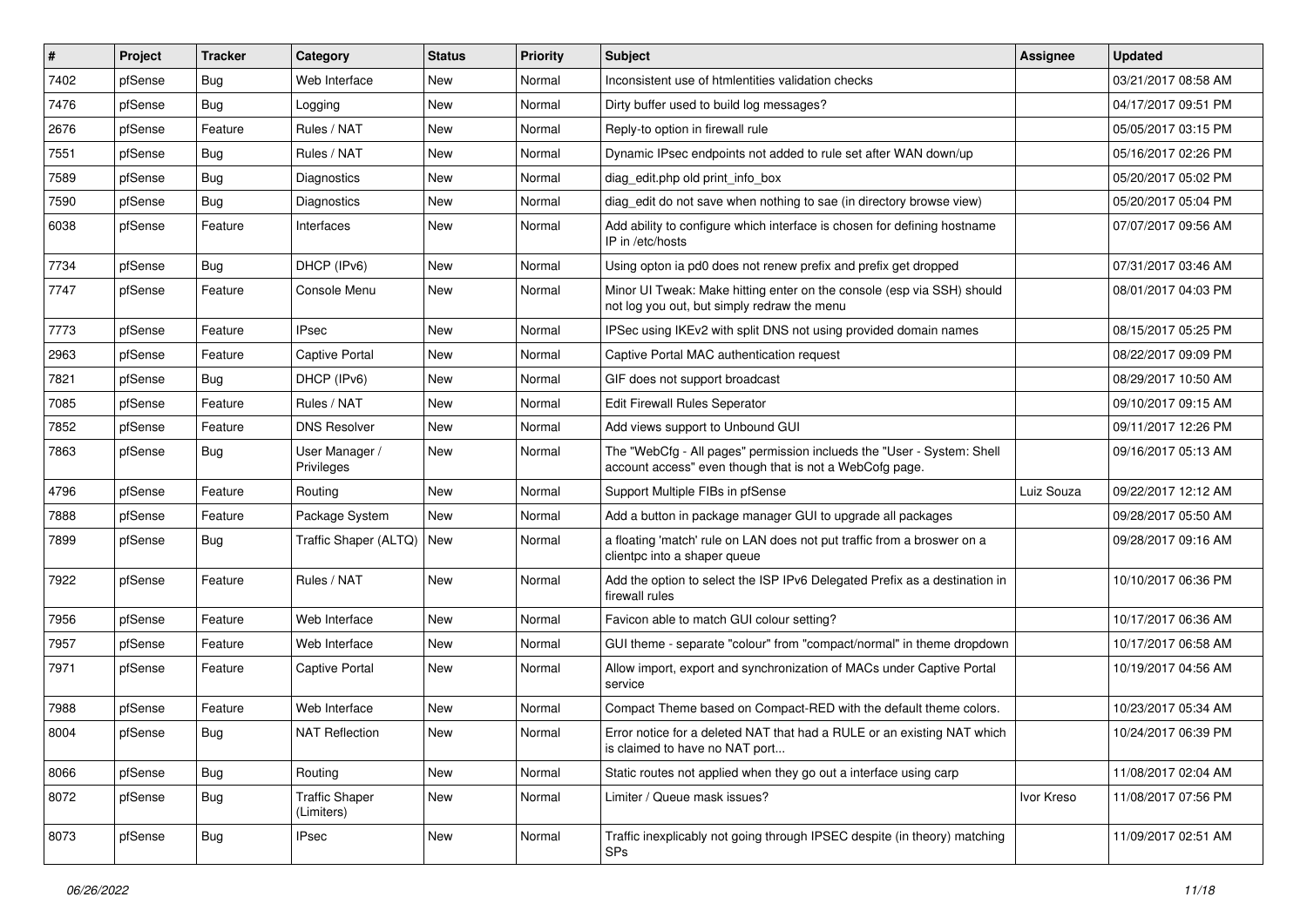| #    | Project | <b>Tracker</b> | Category                                 | <b>Status</b> | <b>Priority</b> | Subject                                                                                                                 | <b>Assignee</b>      | <b>Updated</b>      |
|------|---------|----------------|------------------------------------------|---------------|-----------------|-------------------------------------------------------------------------------------------------------------------------|----------------------|---------------------|
| 8078 | pfSense | Feature        | <b>PPP</b> Interfaces                    | New           | Normal          | PPPoE Reconnect Wait Time                                                                                               |                      | 11/09/2017 05:13 PM |
| 3185 | pfSense | Feature        | DHCP (IPv6)                              | New           | Normal          | Accommodate a DHCPv6 failover-like mechanism                                                                            |                      | 11/24/2017 10:44 AM |
| 8130 | pfSense | <b>Bug</b>     | <b>Traffic Graphs</b>                    | New           | Normal          | Status - Monitoring - Area chart displays traffic data differently than Line<br>or Bar charts                           |                      | 11/26/2017 01:40 PM |
| 8176 | pfSense | Bug            | Package System                           | <b>New</b>    | Normal          | ./schema/packages.dtd -- referenced in *xml, but missing?                                                               |                      | 12/09/2017 06:52 PM |
| 8178 | pfSense | Feature        | Package System                           | New           | Normal          | Allow setting attributes for form elements in package XML                                                               |                      | 12/09/2017 07:48 PM |
| 8168 | pfSense | Feature        | <b>IPsec</b>                             | New           | Normal          | strongswan dhcp option                                                                                                  |                      | 12/19/2017 04:14 AM |
| 7281 | pfSense | Feature        | OpenVPN                                  | New           | Normal          | OpenVPN: Add support for IPv6 dynamic prefix selection                                                                  |                      | 12/21/2017 08:56 PM |
| 8236 | pfSense | Feature        | <b>DNS Resolver</b>                      | New           | Normal          | Ability to configure "forward-first" and "forward-host" options for more<br>robust domain overrides in DNS Resolver     |                      | 12/26/2017 01:26 AM |
| 4899 | pfSense | Feature        | DHCP (IPv4)                              | New           | Normal          | Additional BOOTP/DHCP Options should allow a force option                                                               |                      | 01/02/2018 02:24 PM |
| 8262 | pfSense | Feature        | IPv6 Router<br>Advertisements<br>(RADVD) | New           | Normal          | Make each prefix flags configurable separately.                                                                         |                      | 01/16/2018 12:35 PM |
| 8285 | pfSense | Bug            | Web Interface                            | New           | Normal          | Actions on stale data may result in catastrophic results                                                                |                      | 01/16/2018 08:08 PM |
| 7216 | pfSense | Feature        | Web Interface                            | New           | Normal          | Allow user to choose date display format                                                                                | <b>Phillip Davis</b> | 02/02/2018 04:20 PM |
| 8346 | pfSense | Feature        | IPsec                                    | New           | Normal          | Let pFSense act as an IPSec XAuth VPN Client                                                                            |                      | 02/23/2018 07:39 AM |
| 8349 | pfSense | Feature        | <b>Traffic Graphs</b>                    | New           | Normal          | Show the actual numerical information (upload/download speeds) in the<br>traffic graph dashboard widget                 | Jared Dillard        | 02/28/2018 09:42 AM |
| 3882 | pfSense | Feature        | Web Interface                            | New           | Normal          | Add OUI database to the base system, remove dependency on nmap                                                          |                      | 03/08/2018 06:44 PM |
| 8401 | pfSense | Bug            | Installer                                | New           | Normal          | Issues related to keys representing alphabetic characters specific to<br>Scandinavian languages and to some other keys. |                      | 03/30/2018 11:06 AM |
| 8406 | pfSense | Bug            | <b>Dynamic DNS</b>                       | New           | Normal          | DDNS IPV6 Cloudflare Client does not detect PPOE address                                                                |                      | 03/31/2018 11:56 AM |
| 8122 | pfSense | <b>Bug</b>     | OpenVPN                                  | New           | Normal          | openvpn client is unable to use OTP (temporary) passwords                                                               |                      | 04/16/2018 09:28 AM |
| 701  | pfSense | Feature        | Rules / NAT                              | New           | Normal          | Interface groups with NAT                                                                                               |                      | 05/11/2018 10:12 PM |
| 8566 | pfSense | <b>Bug</b>     | CARP                                     | New           | Normal          | Wrong IPv6 source in NS request in case using of IPv6 alias                                                             |                      | 06/12/2018 01:26 PM |
| 8567 | pfSense | <b>Bug</b>     | CARP                                     | New           | Normal          | Using IPv6 VIP alias for services may affect CARP IPv6 VIP work                                                         |                      | 06/12/2018 01:26 PM |
| 1940 | pfSense | Todo           | Logging                                  | New           | Normal          | Integrate rSyslogd                                                                                                      |                      | 07/06/2018 02:11 PM |
| 8641 | pfSense | Feature        | Web Interface                            | New           | Normal          | Need way to disable HSTS and/or replace webConfigurator certificate<br>from CLI                                         |                      | 07/16/2018 10:21 AM |
| 8385 | pfSense | Feature        | Rules / NAT                              | New           | Normal          | Utilize IP addresses from successfully authenticated OpenVPN endpoints<br>to Update Firewall Rules                      |                      | 07/19/2018 03:07 PM |
| 8419 | pfSense | <b>Bug</b>     | Web Interface                            | New           | Normal          | webgui, when menubar is fixed to the top of the screen, the last items of<br>long menus cannot be seen/used.            |                      | 07/19/2018 03:10 PM |
| 1924 | pfSense | Feature        | Captive Portal                           | New           | Normal          | Ability of CP's allowed IP addresses to use aliases                                                                     |                      | 07/26/2018 04:28 AM |
| 8711 | pfSense | Bug            | <b>IGMP Proxy</b>                        | New           | Normal          | igmpproxy with PPPoE Interfaces                                                                                         |                      | 07/28/2018 09:21 AM |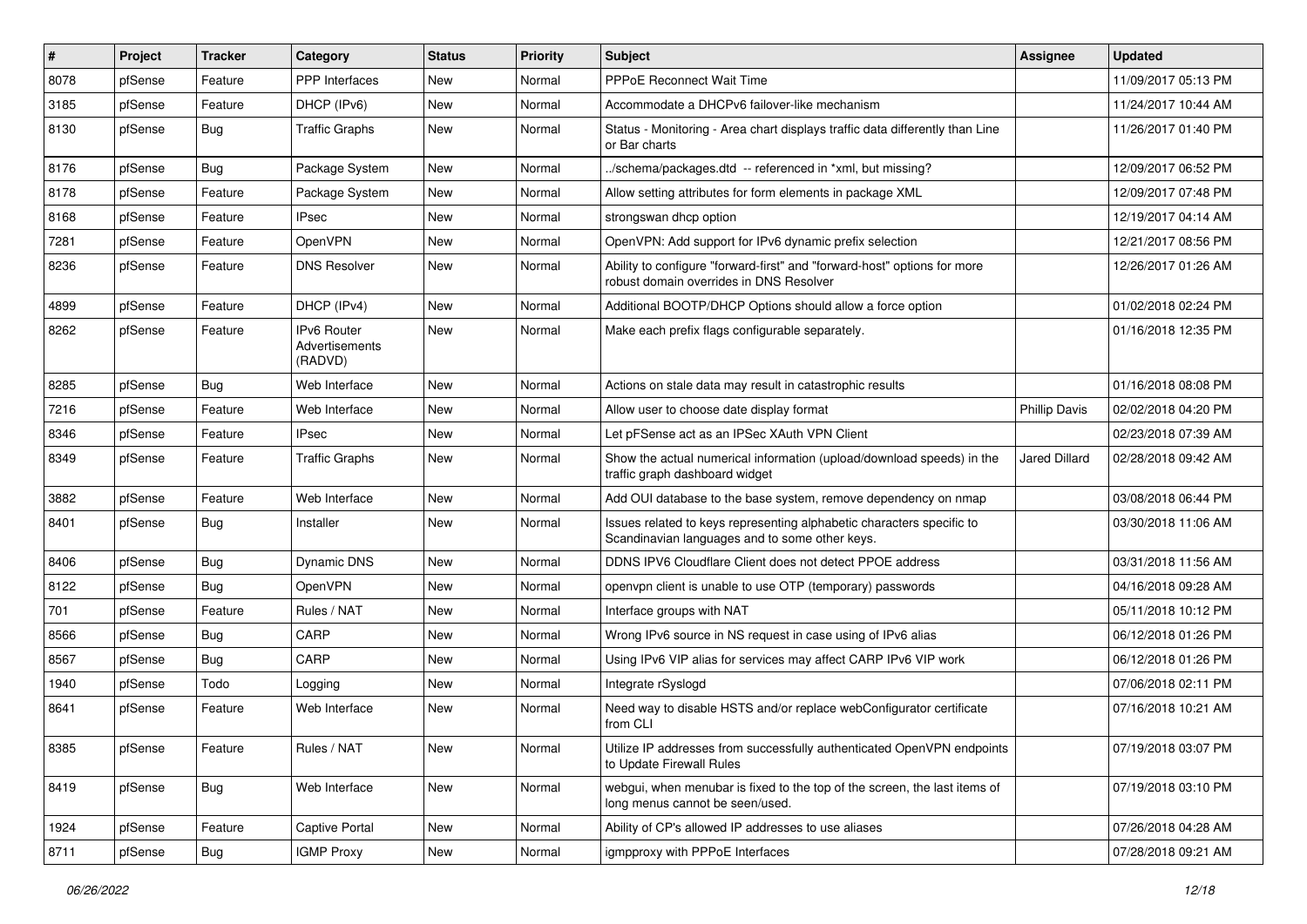| #    | Project | <b>Tracker</b> | Category                                 | <b>Status</b> | <b>Priority</b> | Subject                                                                                                 | <b>Assignee</b> | <b>Updated</b>      |
|------|---------|----------------|------------------------------------------|---------------|-----------------|---------------------------------------------------------------------------------------------------------|-----------------|---------------------|
| 1136 | pfSense | Feature        | Rules / NAT                              | New           | Normal          | Add logic to automatically avoid route-to for static route networks                                     |                 | 10/09/2018 05:11 AM |
| 9037 | pfSense | <b>Bug</b>     | <b>DNS Resolver</b>                      | New           | Normal          | Unbound not logging to syslog after reboot                                                              |                 | 10/12/2018 05:09 AM |
| 9063 | pfSense | Feature        | Dynamic DNS                              | New           | Normal          | Allow dynamic DNS client entry to specify which Check IP service to use                                 |                 | 10/24/2018 11:53 AM |
| 9094 | pfSense | <b>Bug</b>     | Hardware / Drivers                       | Assigned      | Normal          | MBT console settings are not forced to video console                                                    |                 | 11/07/2018 10:23 AM |
| 8963 | pfSense | Bug            | <b>Traffic Shaper</b><br>(Limiters)      | New           | Normal          | 2.4.4 Limiters don't work after CARP fail-over                                                          |                 | 12/10/2018 06:40 AM |
| 9241 | pfSense | <b>Bug</b>     | Interfaces                               | New           | Normal          | Ethernet link cycles up/down if "auto-negotiate" is explicitly selected in<br>interface configuration   |                 | 12/31/2018 08:36 PM |
| 7244 | pfSense | Feature        | Developer Tools                          | New           | Normal          | Publish pfsense as a Vagrant Basebox                                                                    |                 | 01/29/2019 04:09 AM |
| 9338 | pfSense | <b>Bug</b>     | <b>IGMP Proxy</b>                        | New           | Normal          | igmpproxy ignoring downstream vlan interface                                                            |                 | 02/22/2019 03:48 AM |
| 3652 | pfSense | Feature        | OpenVPN                                  | New           | Normal          | OpenVPN - Dynamic IPv6 Tunnel Network                                                                   |                 | 03/20/2019 09:50 AM |
| 9436 | pfSense | Feature        | <b>DNS Resolver</b>                      | New           | Normal          | Unbound: enable dnstap support                                                                          |                 | 03/27/2019 07:54 PM |
| 9464 | pfSense | Feature        | Interfaces                               | <b>New</b>    | Normal          | Marvell 6000 -- netgate hardware (e.g.: XG-7100, XG-3100) internal<br>switch LACP support               |                 | 04/08/2019 07:58 AM |
| 9485 | pfSense | Bug            | User Manager /<br>Privileges             | New           | Normal          | password match error on system_usermanager causes Group<br>membership to be reset.                      |                 | 04/26/2019 08:52 AM |
| 9504 | pfSense | Bug            | Dynamic DNS                              | New           | Normal          | Multiple Dynamic DNS update notifications for the same interface, not<br>differentiated by the hostname |                 | 05/07/2019 07:46 AM |
| 9574 | pfSense | Feature        | Package System                           | New           | Normal          | Show changelog at package upgrade                                                                       |                 | 06/02/2019 04:35 AM |
| 9621 | pfSense | Feature        | User Manager /<br>Privileges             | New           | Normal          | More convenient deletion of single user privileges                                                      |                 | 07/09/2019 03:09 AM |
| 9650 | pfSense | <b>Bug</b>     | Gateways                                 | New           | Normal          | IPv6 connection drops (ir-)regular on Kabelvodafone (German cable<br>ISP)                               |                 | 07/27/2019 07:14 AM |
| 9664 | pfSense | Bug            | Dynamic DNS                              | New           | Normal          | DynDNS and Dual-wan problem with CloudFlare (works with No-Ip)                                          |                 | 08/03/2019 10:00 AM |
| 9677 | pfSense | <b>Bug</b>     | Dashboard                                | New           | Normal          | Dashboard hangs when widget needs data from a remote host which is<br>down                              |                 | 08/13/2019 09:15 AM |
| 7799 | pfSense | Feature        | Rules / NAT                              | New           | Normal          | Make an ajax call to toggle logging by clicking on the logging icon next to<br>a rule                   |                 | 08/13/2019 09:40 AM |
| 7737 | pfSense | <b>Bug</b>     | IPv6 Router<br>Advertisements<br>(RADVD) | New           | Normal          | radvd error message                                                                                     |                 | 08/13/2019 09:41 AM |
| 7602 | pfSense | Feature        | Operating System                         | New           | Normal          | Auto-Create bootable USB for recovery                                                                   |                 | 08/13/2019 09:50 AM |
| 385  | pfSense | Feature        | Captive Portal                           | New           | Normal          | Reverse captive portal                                                                                  |                 | 08/13/2019 12:23 PM |
| 2771 | pfSense | Feature        | Rules / NAT                              | New           | Normal          | Add packet tracing simulator                                                                            |                 | 08/13/2019 12:24 PM |
| 2024 | pfSense | Feature        | Package System                           | New           | Normal          | RRD Graphs for packages                                                                                 |                 | 08/13/2019 12:24 PM |
| 1890 | pfSense | <b>Bug</b>     | Translations                             | New           | Normal          | No gettext support in console scripts                                                                   |                 | 08/13/2019 12:24 PM |
| 6029 | pfSense | Bug            | <b>XML Parser</b>                        | New           | Normal          | Unhelpful error messages in xmlparse*.inc and generally                                                 |                 | 08/13/2019 12:52 PM |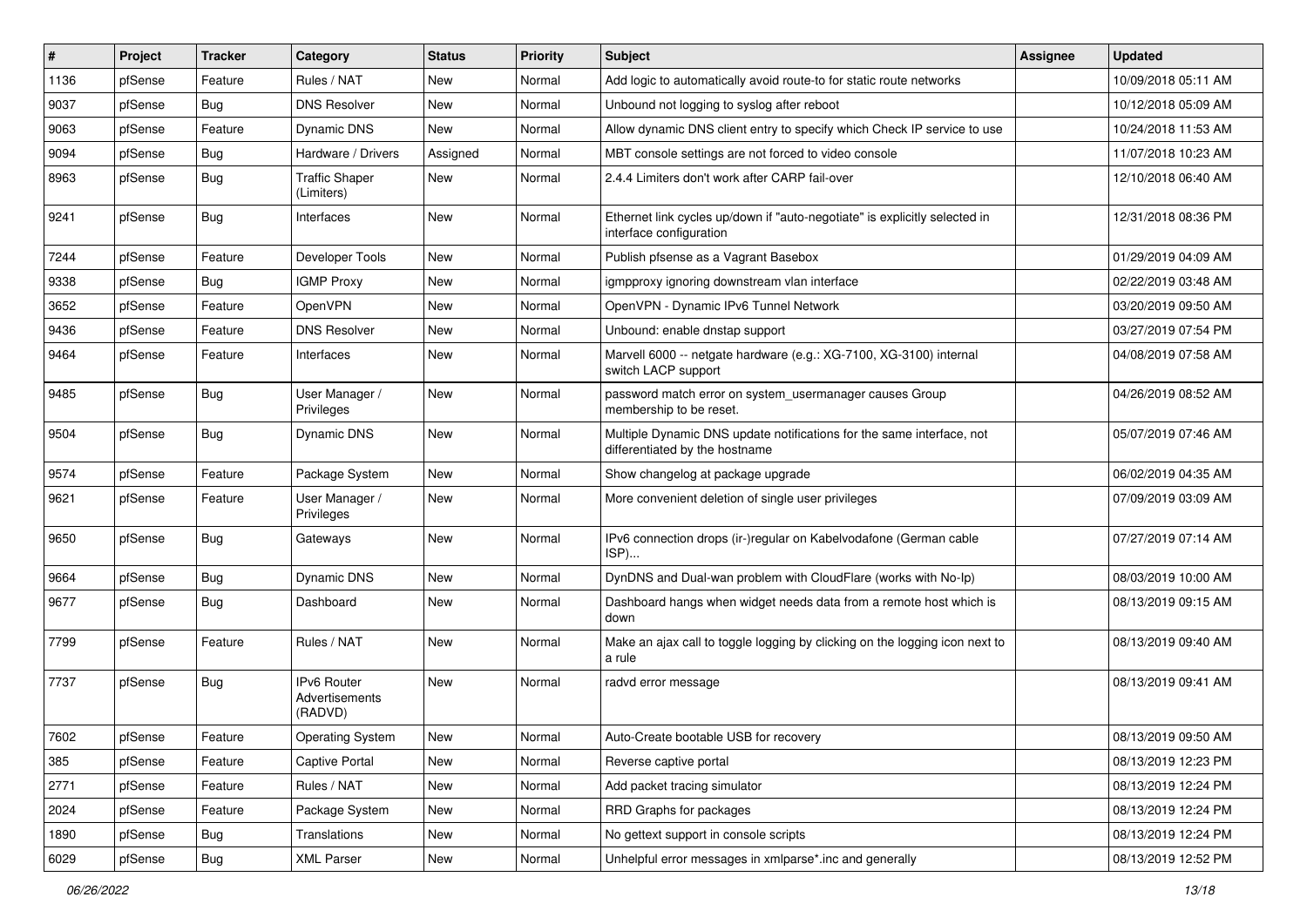| $\sharp$ | Project | <b>Tracker</b> | Category                                        | <b>Status</b> | <b>Priority</b> | Subject                                                                                          | <b>Assignee</b> | <b>Updated</b>      |
|----------|---------|----------------|-------------------------------------------------|---------------|-----------------|--------------------------------------------------------------------------------------------------|-----------------|---------------------|
| 5902     | pfSense | Todo           | Configuration<br>Backend                        | New           | Normal          | Use a common place for default values                                                            |                 | 08/13/2019 12:53 PM |
| 4707     | pfSense | Feature        | Rules / NAT                                     | New           | Normal          | Can't override block port 0 rules in filter.inc                                                  |                 | 08/13/2019 12:53 PM |
| 5080     | pfSense | Feature        | DHCP (IPv4)                                     | New           | Normal          | Settings tab under Services>DHCP Server                                                          |                 | 08/13/2019 12:53 PM |
| 4472     | pfSense | Feature        | Build / Release                                 | New           | Normal          | Cryptographically sign every (sub-)release                                                       |                 | 08/13/2019 12:53 PM |
| 6539     | pfSense | Feature        | Rules / NAT                                     | New           | Normal          | ICMPv6 filtering requires multiple rules - no range support                                      |                 | 08/13/2019 01:23 PM |
| 6501     | pfSense | Todo           | Web Interface                                   | New           | Normal          | Tightening up subnet expansion                                                                   |                 | 08/13/2019 01:23 PM |
| 6469     | pfSense | Feature        | Console Menu                                    | New           | Normal          | Improve help + self documentation in console PHP shell                                           |                 | 08/13/2019 01:23 PM |
| 6412     | pfSense | Feature        | <b>Operating System</b>                         | New           | Normal          | Add includedir directive for /var/etc/xinet.d to xinetd configuration                            |                 | 08/13/2019 01:23 PM |
| 6398     | pfSense | Bug            | Configuration<br>Backend                        | New           | Normal          | If config cannot be loaded due to corruption or bug, it isn't handled<br>gracefully (just stops) |                 | 08/13/2019 01:23 PM |
| 5652     | pfSense | <b>Bug</b>     | Authentication                                  | New           | Normal          | Radius IETF Class Group Assignment - Incorrect Standard                                          |                 | 08/13/2019 01:39 PM |
| 6615     | pfSense | Feature        | DHCP (IPv4)                                     | New           | Normal          | new DHCP server option                                                                           |                 | 08/13/2019 01:39 PM |
| 6604     | pfSense | Feature        | <b>NTPD</b>                                     | New           | Normal          | Allow NTP server list to be overridden by DHCP/PPP                                               |                 | 08/13/2019 01:39 PM |
| 6554     | pfSense | Feature        | <b>NTPD</b>                                     | New           | Normal          | Reintroduce NTP mode7 for IEEE 1588 PTPd interop                                                 |                 | 08/13/2019 01:40 PM |
| 6332     | pfSense | Todo           | Web Interface                                   | New           | Normal          | Upgrade encryption options to cover current range of recommendations                             |                 | 08/13/2019 02:34 PM |
| 6816     | pfSense | Feature        | <b>IPv6 Router</b><br>Advertisements<br>(RADVD) | New           | Normal          | Status and/or Diagnostics page for radvd                                                         |                 | 08/13/2019 02:35 PM |
| 6796     | pfSense | Feature        | Interfaces                                      | New           | Normal          | Allow hostnames as GRE and GIF endpoints                                                         |                 | 08/13/2019 02:35 PM |
| 6977     | pfSense | Bug            | Interfaces                                      | New           | Normal          | VLAN traffic is erroneously counted as underlying iface (untagged) traffic                       |                 | 08/13/2019 02:56 PM |
| 5619     | pfSense | Feature        | <b>Operating System</b>                         | New           | Normal          | Curl with ARES support                                                                           |                 | 08/13/2019 02:56 PM |
| 7385     | pfSense | Todo           | Web Interface                                   | New           | Normal          | Sanitize PHP includes                                                                            |                 | 08/13/2019 03:22 PM |
| 6541     | pfSense | Bug            | IPv6 Router<br>Advertisements<br>(RADVD)        | New           | Normal          | IPv6 RAs always include on-link prefix; clients may not use DHCPv6<br>managed addresses          |                 | 08/13/2019 03:23 PM |
| 7738     | pfSense | Feature        | <b>IPsec</b>                                    | New           | Normal          | Highlight which IPSec (or other VPN) crypto modes are<br>hardware-accelerated in the UI          |                 | 08/13/2019 03:46 PM |
| 7430     | pfSense | Bug            | Interfaces                                      | New           | Normal          | pfsense-utils.inc - where_is_ipaddr_configured() should account for<br>loopback interface        |                 | 08/13/2019 03:48 PM |
| 7761     | pfSense | Feature        | Rules / NAT                                     | New           | Normal          | Add a way to match on IPv6 proto=0 (hop-by-hop header extension)                                 |                 | 08/13/2019 03:49 PM |
| 7800     | pfSense | Feature        | Logging                                         | New           | Normal          | Add option for state logging                                                                     |                 | 08/13/2019 03:51 PM |
| 7812     | pfSense | Feature        | Web Interface                                   | New           | Normal          | ZFS handling of autopreplace                                                                     |                 | 08/13/2019 03:53 PM |
| 8036     | pfSense | Feature        | <b>IPsec</b>                                    | New           | Normal          | Want to run multiple Mobile Client IKEv2 server instances                                        |                 | 08/14/2019 09:31 AM |
| 7881     | pfSense | Feature        | OpenVPN                                         | New           | Normal          | OpenVPN client - add support for multiple server entries                                         |                 | 08/14/2019 09:32 AM |
| 7541     | pfSense | Feature        | Installer                                       | New           | Normal          | ZFS Install, add hot spare option                                                                |                 | 08/14/2019 09:32 AM |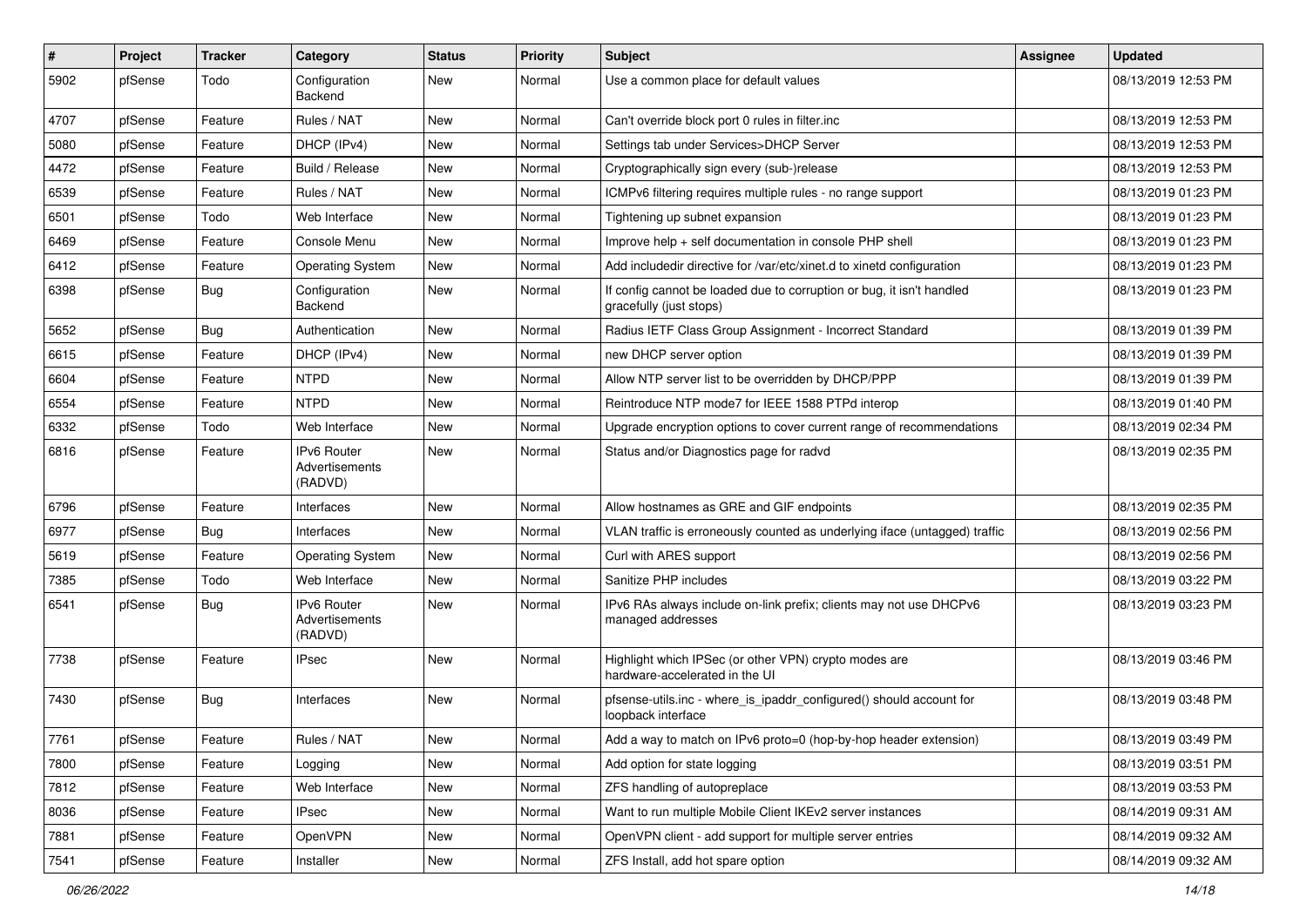| $\vert$ # | Project | <b>Tracker</b> | Category              | <b>Status</b> | <b>Priority</b> | <b>Subject</b>                                                                        | <b>Assignee</b>      | <b>Updated</b>      |
|-----------|---------|----------------|-----------------------|---------------|-----------------|---------------------------------------------------------------------------------------|----------------------|---------------------|
| 8177      | pfSense | Bug            | Package System        | New           | Normal          | '/xsl/package.xsl" is referenced in package XML files but not on the<br>firewall      |                      | 08/14/2019 09:56 AM |
| 8372      | pfSense | Feature        | Logging               | New           | Normal          | add gui setting to adjust refresh rate for dynamic firewall logs                      |                      | 08/14/2019 10:31 AM |
| 8274      | pfSense | Feature        | <b>Traffic Graphs</b> | New           | Normal          | Reverse Inverse Traffic Graph View                                                    | <b>Jared Dillard</b> | 08/14/2019 10:31 AM |
| 8526      | pfSense | Bug            | Interfaces            | New           | Normal          | DHCP client ignores server replies when 802.1q tagging is used                        |                      | 08/14/2019 10:52 AM |
| 8076      | pfSense | <b>Bug</b>     | Backup / Restore      | New           | Normal          | User can easily apply an unusable interface configuration after restore               |                      | 08/14/2019 10:52 AM |
| 8435      | pfSense | Bug            | Interfaces            | New           | Normal          | DHCPv6 unusable in certain circumstances (US AT&T Fiber, etc.)                        |                      | 08/14/2019 10:52 AM |
| 8929      | pfSense | Feature        | Web Interface         | New           | Normal          | Scroll bar css dark theme                                                             |                      | 08/14/2019 12:16 PM |
| 9087      | pfSense | Bug            | <b>Traffic Graphs</b> | New           | Normal          | Traffic Graph Widget Legend Not Updating                                              |                      | 08/14/2019 12:38 PM |
| 9060      | pfSense | Feature        | Logging               | New           | Normal          | add rule name filtering field for firewall log viewer                                 |                      | 08/14/2019 12:38 PM |
| 9035      | pfSense | Bug            | Rules / NAT           | New           | Normal          | Inactive Interfaces are Hidden in Firewall Rules                                      |                      | 08/14/2019 12:39 PM |
| 9222      | pfSense | Feature        | Authentication        | New           | Normal          | Add sshguard log when release an IP                                                   |                      | 08/14/2019 01:00 PM |
| 9167      | pfSense | Bug            | Rules / NAT           | New           | Normal          | Some Important ICMPv6 Traffic Not Allowed by Default Rules                            |                      | 08/14/2019 01:00 PM |
| 9343      | pfSense | Bug            | DHCP (IPv4)           | New           | Normal          | diag arp.php times out with large DHCPD leases table                                  |                      | 08/14/2019 01:19 PM |
| 9288      | pfSense | Feature        | Authentication        | New           | Normal          | SSHGuard add pfSense signature in standard                                            |                      | 08/14/2019 01:19 PM |
| 9591      | pfSense | Feature        | Rules / NAT           | New           | Normal          | Add under firewall rules a search box                                                 |                      | 08/14/2019 02:39 PM |
| 9585      | pfSense | <b>Bug</b>     | Interfaces            | New           | Normal          | 6RD: Unable to reach hosts on within same 6rd-domain                                  |                      | 08/14/2019 02:39 PM |
| 9627      | pfSense | Feature        | Captive Portal        | New           | Normal          | Captive Portal only shows authenticated users                                         |                      | 08/14/2019 02:48 PM |
| 4681      | pfSense | Feature        | Backup / Restore      | New           | Normal          | AutoConfigBackup make a way to easily download a saved backup                         |                      | 08/16/2019 12:46 PM |
| 7757      | pfSense | Bug            | Backup / Restore      | New           | Normal          | Auto Config Backup fails to upload unless Default Gateway is up                       |                      | 08/16/2019 12:47 PM |
| 2774      | pfSense | Feature        | DHCP (IPv4)           | New           | Normal          | Extend DHCP Pools code to allow using different subnets                               |                      | 08/19/2019 10:27 AM |
| 7964      | pfSense | Bug            | Multi-WAN             | New           | Normal          | Restart openvpn on gateway switching                                                  |                      | 08/19/2019 12:35 PM |
| 6845      | pfSense | Feature        | Interfaces            | New           | Normal          | DHCP / DHCPv6 WAN client status page                                                  |                      | 08/19/2019 12:37 PM |
| 7720      | pfSense | Feature        | Hardware / Drivers    | New           | Normal          | Add general watchdog kernel modules (like ichwd) and watchdogd<br>support in the GUI. |                      | 08/19/2019 01:20 PM |
| 9038      | pfSense | Feature        | Logging               | <b>New</b>    | Normal          | Live view of any log file                                                             |                      | 08/19/2019 02:55 PM |
| 7286      | pfSense | Bug            | OpenVPN               | Incomplete    | Normal          | OpenVPN client is unreliable when you have multiple tunnels                           |                      | 08/19/2019 03:28 PM |
| 9690      | pfSense | <b>Bug</b>     | Interfaces            | New           | Normal          | Ethernet flow control should be disabled by default                                   |                      | 08/19/2019 06:45 PM |
| 6574      | pfSense | Feature        | Hardware / Drivers    | New           | Normal          | Support USB RNDIS network interfaces                                                  |                      | 08/20/2019 08:46 AM |
| 7212      | pfSense | Feature        | Hardware / Drivers    | New           | Normal          | Provide Driver for SG-1000 Crypto Accelerator                                         | Luiz Souza           | 08/20/2019 08:46 AM |
| 8309      | pfSense | Feature        | Hardware / Drivers    | New           | Normal          | Include apuled driver to add support for LEDs on PC Engines APU<br>boards             | Darryn Storm         | 08/20/2019 08:47 AM |
| 9192      | pfSense | Bug            | PPP Interfaces        | New           | Normal          | PPPoE daemon selects wrong interface                                                  |                      | 08/20/2019 10:05 AM |
| 8804      | pfSense | Bug            | PPP Interfaces        | New           | Normal          | Netgate SG-1000 PPPoE Keepalives not prioritized, internet drops                      |                      | 08/20/2019 10:06 AM |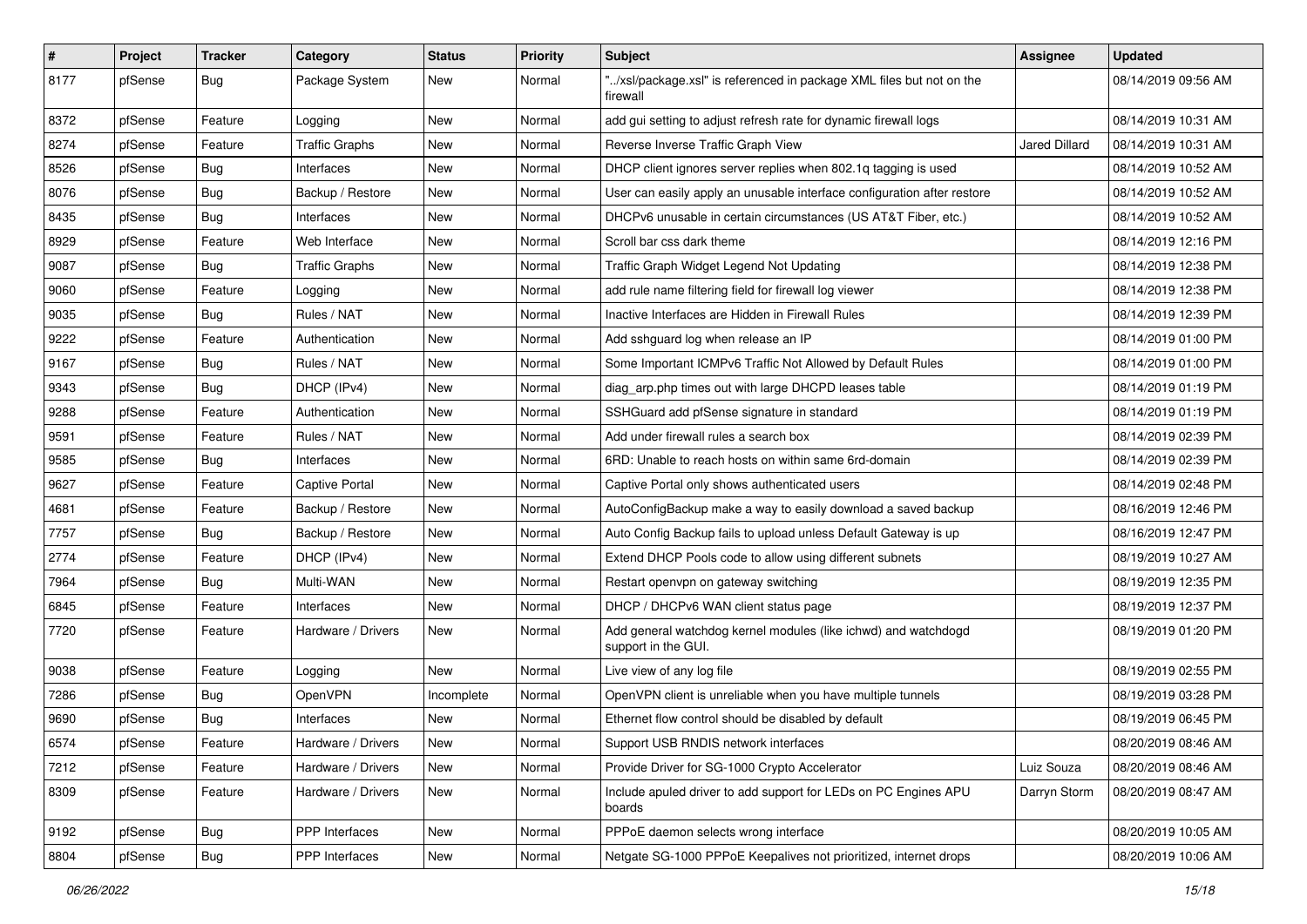| $\vert$ # | Project | <b>Tracker</b> | Category                                 | <b>Status</b> | <b>Priority</b> | <b>Subject</b>                                                                                     | Assignee      | <b>Updated</b>      |
|-----------|---------|----------------|------------------------------------------|---------------|-----------------|----------------------------------------------------------------------------------------------------|---------------|---------------------|
| 8512      | pfSense | Bug            | <b>PPP</b> Interfaces                    | New           | Normal          | PPPoE reconnect fails after interface flap                                                         |               | 08/20/2019 10:06 AM |
| 1833      | pfSense | Feature        | <b>PPTP</b>                              | <b>New</b>    | Normal          | PPTP type WAN IPv6 support                                                                         |               | 08/20/2019 10:12 AM |
| 4470      | pfSense | Feature        | IPv6 Router<br>Advertisements<br>(RADVD) | New           | Normal          | RA page in GUI                                                                                     |               | 08/20/2019 12:20 PM |
| 7303      | pfSense | <b>Bug</b>     | IPv6 Router<br>Advertisements<br>(RADVD) | <b>New</b>    | Normal          | ipv6 connectivity lost on pfSense reboot                                                           |               | 08/20/2019 12:23 PM |
| 1937      | pfSense | Feature        | Rules / NAT                              | New           | Normal          | Support for rule groupings                                                                         |               | 08/20/2019 12:42 PM |
| 1947      | pfSense | Feature        | Rules / NAT                              | New           | Normal          | Option to kill all states when creating a block rule                                               |               | 08/20/2019 01:09 PM |
| 7974      | pfSense | Feature        | Dashboard                                | New           | Normal          | <b>ZFS RAID Monitor Not available</b>                                                              |               | 08/20/2019 01:34 PM |
| 6295      | pfSense | Bug            | <b>Traffic Shaper</b><br>(Limiters)      | New           | Normal          | Crash upon applying CODELQ to untagged parent interface when also<br>applied to daughter VLAN      | Luiz Souza    | 08/20/2019 02:44 PM |
| 8570      | pfSense | Bug            | <b>XML Parser</b>                        | New           | Normal          | Empty (dn)shaper config gets populated with newline                                                |               | 08/20/2019 02:45 PM |
| 4265      | pfSense | Feature        | UPnP/NAT-PMP                             | New           | Normal          | UPNP allow use of alias and schedule                                                               |               | 08/20/2019 02:57 PM |
| 4997      | pfSense | Feature        | Rules / NAT                              | New           | Normal          | Add setting option to choose default log action for new firewall rules                             |               | 08/20/2019 03:29 PM |
| 4456      | pfSense | Feature        | Diagnostics                              | New           | Normal          | Packet capture additional filtering options                                                        |               | 08/20/2019 03:30 PM |
| 2049      | pfSense | Feature        | Rules / NAT                              | New           | Normal          | Show Auto Generated Rules and Use them to turn features on/off when<br>applicable                  |               | 08/20/2019 03:37 PM |
| 5556      | pfSense | Feature        | Diagnostics                              | <b>New</b>    | Normal          | No error when downloading non-existing file on Diagnostics/Execute                                 |               | 08/20/2019 03:43 PM |
| 6602      | pfSense | Feature        | User Manager /<br>Privileges             | New           | Normal          | Config writes denied via "deny config write" permission should notify as<br>such                   |               | 08/20/2019 03:43 PM |
| 1883      | pfSense | Feature        | <b>Traffic Shaper</b><br>(Limiters)      | New           | Normal          | Diag > Limiter Info presentation enhancement                                                       |               | 08/20/2019 03:46 PM |
| 7172      | pfSense | <b>Bug</b>     | DHCP (IPv4)                              | New           | Normal          | Sorting by hostname in Services > DHCP Server > LAN should be<br>'natural" (alphanumeric friendly) |               | 08/20/2019 03:47 PM |
| 7373      | pfSense | <b>Bug</b>     | Rules / NAT                              | <b>New</b>    | Normal          | Firewall schedules GUI needs to be redone from scratch                                             |               | 08/21/2019 08:56 AM |
| 7398      | pfSense | Feature        | <b>Traffic Graphs</b>                    | Assigned      | Normal          | Show average value of bandwidth in/out on Dashboard trafic graph                                   | Jared Dillard | 08/21/2019 08:56 AM |
| 7418      | pfSense | Feature        | <b>Dynamic DNS</b>                       | New           | Normal          | Dynamic dns should be sorted interface name                                                        |               | 08/21/2019 08:58 AM |
| 7182      | pfSense | Feature        | Dashboard                                | New           | Normal          | Break up System Widget on the Dashboard                                                            |               | 08/21/2019 08:59 AM |
| 8095      | pfSense | Bug            | Translations                             | New           | Normal          | Unescaped simple quotes break JavaScript features when the French<br>translation is enabled        |               | 08/21/2019 09:06 AM |
| 7781      | pfSense | Feature        | Rules / NAT                              | New           | Normal          | Please Enable Rule Separators on Manual Outbound NAT                                               |               | 08/21/2019 09:07 AM |
| 8483      | pfSense | Feature        | Traffic Shaper (ALTQ)                    | New           | Normal          | Allow user to choose order of Queues status                                                        |               | 08/21/2019 09:12 AM |
| 8558      | pfSense | Feature        | Web Interface                            | New           | Normal          | Add more table sorting in various UI pages                                                         |               | 08/21/2019 09:14 AM |
| 7195      | pfSense | Bug            | Package System                           | New           | Normal          | pkg_edit.php - < checkenablefields> tag has no effect on fields other than<br>checkbox/input       |               | 08/21/2019 09:15 AM |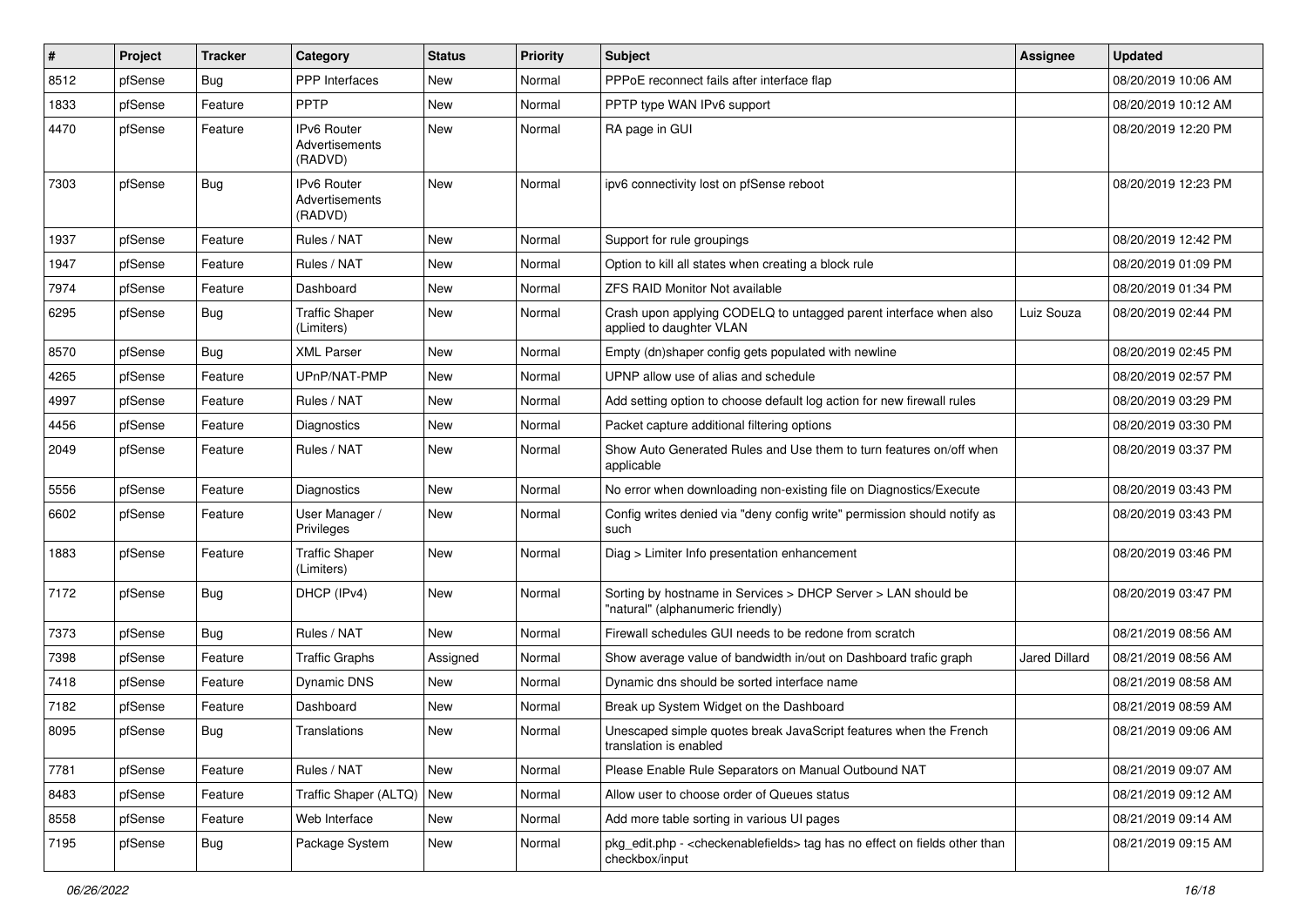| $\vert$ # | Project | <b>Tracker</b> | Category                     | <b>Status</b> | <b>Priority</b> | <b>Subject</b>                                                                          | Assignee   | <b>Updated</b>      |
|-----------|---------|----------------|------------------------------|---------------|-----------------|-----------------------------------------------------------------------------------------|------------|---------------------|
| 7082      | pfSense | <b>Bug</b>     | Package System               | New           | Normal          | pkg edit.php - impossible to use default value with rowhelperfield                      |            | 08/21/2019 09:15 AM |
| 8614      | pfSense | <b>Bug</b>     | DHCP (IPv4)                  | New           | Normal          | Cannot remove Additional BOOTP/DHCP Options                                             |            | 08/21/2019 09:15 AM |
| 9101      | pfSense | <b>Bug</b>     | <b>Traffic Graphs</b>        | New           | Normal          | Traffic Graphs/Dashboard Slows Downloads Being Performed by the<br>Same Firefox Browser |            | 08/21/2019 09:18 AM |
| 9253      | pfSense | Feature        | User Manager /<br>Privileges | New           | Normal          | RFE: True View-Only WebCFG options                                                      |            | 08/21/2019 09:21 AM |
| 3771      | pfSense | Bug            | DHCP (IPv4)                  | New           | Normal          | Webinterface and dhcpdcrashes with 500+ static leases                                   |            | 08/21/2019 09:26 AM |
| 1656      | pfSense | Feature        | <b>Diagnostics</b>           | <b>New</b>    | Normal          | Teach pfctl to kill states by port number                                               |            | 08/21/2019 09:55 AM |
| 4098      | pfSense | Feature        | Authentication               | New           | Normal          | Add option to force a password change on login                                          |            | 08/21/2019 10:31 AM |
| 5825      | pfSense | Feature        | Authentication               | New           | Normal          | Allow EAP-RADIUS for authentication servers                                             |            | 08/21/2019 10:32 AM |
| 8170      | pfSense | Feature        | <b>XMLRPC</b>                | New           | Normal          | XMLRPC Sync deletes entires on remote System                                            |            | 08/21/2019 10:42 AM |
| 8243      | pfSense | Feature        | <b>XMLRPC</b>                | New           | Normal          | Sync dashboard settings over xmlrpc                                                     |            | 08/21/2019 10:42 AM |
| 6283      | pfSense | Feature        | DHCP (IPv6)                  | New           | Normal          | Register DHCPv6 leases with DNS resolver                                                |            | 08/21/2019 10:48 AM |
| 7563      | pfSense | Feature        | L2TP                         | New           | Normal          | I2tp Suggestion: consider allowing IP/Subnet for the user.                              |            | 08/21/2019 10:52 AM |
| 1979      | pfSense | Feature        | Aliases / Tables             | New           | Normal          | Add some default read-only system aliases                                               | Jim Pingle | 08/21/2019 11:01 AM |
| 3387      | pfSense | Feature        | Aliases / Tables             | New           | Normal          | process_alias_urltable Frequency                                                        |            | 08/21/2019 11:01 AM |
| 7665      | pfSense | <b>Bug</b>     | Aliases / Tables             | New           | Normal          | Host range validation for Aliases is not strict enough                                  |            | 08/21/2019 11:01 AM |
| 6207      | pfSense | Feature        | Rules / NAT                  | New           | Normal          | Please, add "THIS_IF broadcast" Macro for use in firewall rules                         |            | 08/21/2019 11:01 AM |
| 3288      | pfSense | Feature        | Rules / NAT                  | New           | Normal          | Macros for Interface Networks on Outbound NAT rule Source drop-down                     |            | 08/21/2019 11:02 AM |
| 336       | pfSense | Feature        | LAGG Interfaces              | New           | Normal          | Option to create lagg under assign interfaces                                           |            | 08/21/2019 11:16 AM |
| 4499      | pfSense | Feature        | <b>LAGG Interfaces</b>       | <b>New</b>    | Normal          | pfSense LAGG interfaces; unable to set speed and duplex for member<br>interfaces.       |            | 08/21/2019 11:16 AM |
| 9453      | pfSense | <b>Bug</b>     | <b>LAGG Interfaces</b>       | <b>New</b>    | Normal          | VLAN Interfaces on LAGG get orphaned at boot                                            |            | 08/21/2019 11:16 AM |
| 8335      | pfSense | <b>Bug</b>     | <b>LAGG Interfaces</b>       | New           | Normal          | System hang with LACP downlink to UniFi switch                                          |            | 08/21/2019 11:18 AM |
| 1388      | pfSense | Feature        | Multi-WAN                    | New           | Normal          | 3G outbound failover connection with auto dial-up and hang-up                           |            | 08/21/2019 11:27 AM |
| 7977      | pfSense | <b>Bug</b>     | Translations                 | New           | Normal          | English text shown in stead of translated text (Routing - Gateway groups -<br>edit)     |            | 08/21/2019 11:28 AM |
| 9698      | pfSense | Bug            | <b>RRD Graphs</b>            | New           | Normal          | Monitoring graphs do not retain state after auto-refresh                                |            | 08/26/2019 02:09 AM |
| 753       | pfSense | Feature        | OpenVPN                      | <b>New</b>    | Normal          | Add OpenVPN foreign_option support                                                      |            | 09/02/2019 10:38 AM |
| 9732      | pfSense | Feature        | DHCP (IPv4)                  | New           | Normal          | System UTC time offset in DHCP Option 2                                                 |            | 09/06/2019 08:39 PM |
| 9737      | pfSense | <b>Bug</b>     | <b>Traffic Graphs</b>        | New           | Normal          | traffic-graphs.js shows incorrect units inside the chart                                |            | 09/09/2019 06:35 AM |
| 9775      | pfSense | Feature        | Backup / Restore             | New           | Normal          | AutoConfigBackup - Rolling per day/hour cap on changes, retention<br>policy             |            | 09/20/2019 09:19 AM |
| 6668      | pfSense | <b>Bug</b>     | <b>IPsec</b>                 | Feedback      | Normal          | IPSec tunnel + L2TP/IPSec VPN - wrong PSK chosen by pfSense                             |            | 09/21/2019 02:07 AM |
| 9800      | pfSense | Feature        | Hardware / Drivers           | New           | Normal          | Add toggle for net.isr.dispatch=deferred in GUI                                         |            | 09/29/2019 06:18 AM |